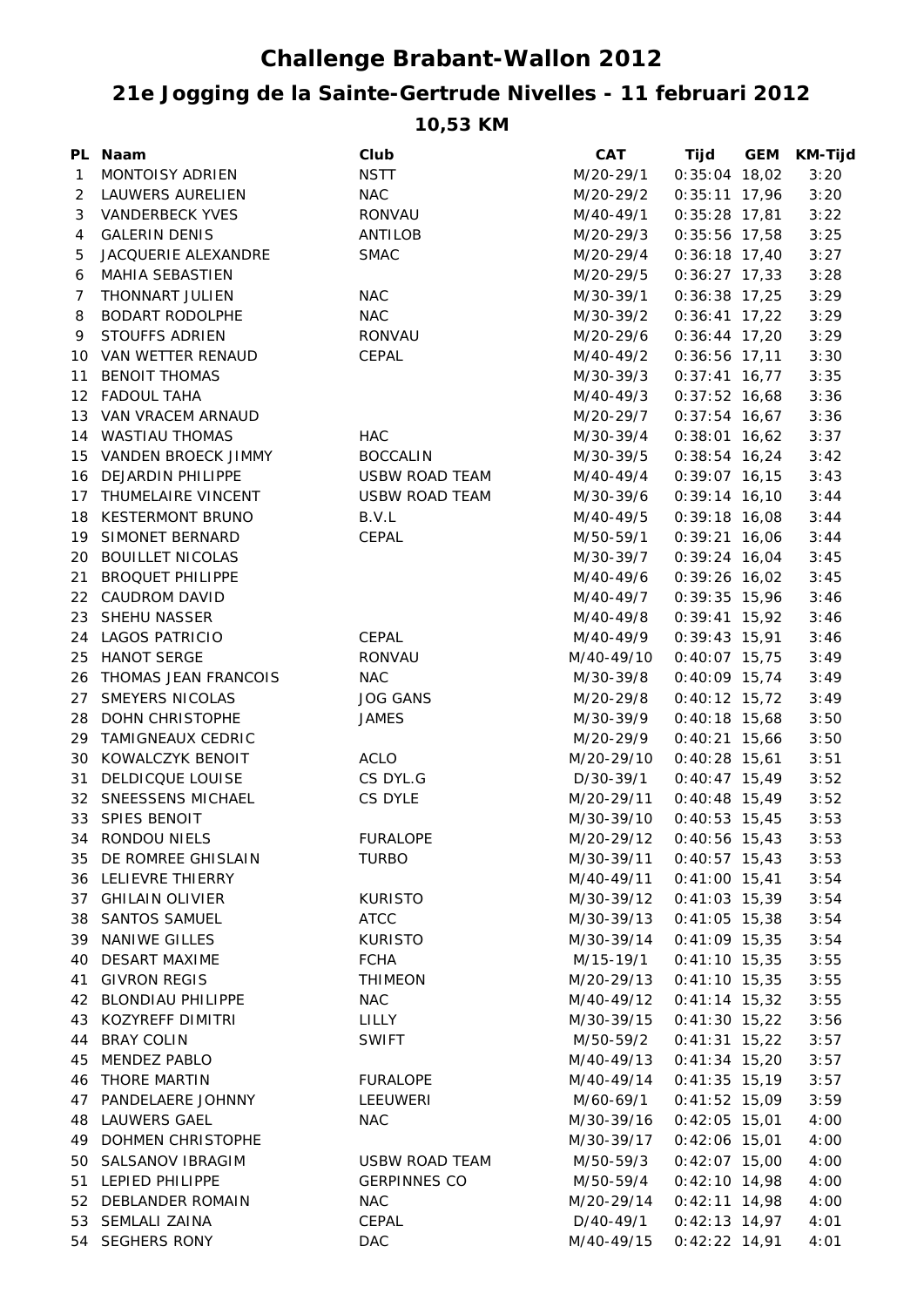| PL Naam                                 | Club                  | <b>CAT</b>                | Tijd            | GEM | <b>KM-Tijd</b> |
|-----------------------------------------|-----------------------|---------------------------|-----------------|-----|----------------|
| 55 DEVICK EMILY                         | <b>NAC</b>            | D/30-39/2                 | $0:42:24$ 14,90 |     | 4:02           |
| 56 BOSSANT JEAN-FRANCOIS                |                       | M/30-39/18                | $0:42:25$ 14,90 |     | 4:02           |
| 57 PEETERS FREDERIC                     | <b>RCB</b>            | M/30-39/19                | $0:42:26$ 14,89 |     | 4:02           |
| 58 RIGO CLAUDE                          |                       | M/50-59/5                 | $0:42:30$ 14,87 |     | 4:02           |
| 59 BEUNCKENS EEF                        | <b>FURALOPE</b>       | D/30-39/3                 | $0:42:30$ 14,87 |     | 4:02           |
| 60 CADO PAUL                            | <b>FLEURUS</b>        | M/50-59/6                 | $0:42:32$ 14,85 |     | 4:02           |
| 61 JACQMIN SERGE                        | <b>NAC</b>            | M/50-59/7                 | $0:42:41$ 14,80 |     | 4:03           |
| 62 HOCK BERNARD                         | <b>FCHA</b>           | M/40-49/16                | $0:42:50$ 14,75 |     | 4:04           |
| 63 PUTZEYS MATHIEU                      |                       | M/30-39/20                | $0:43:01$ 14,69 |     | 4:05           |
| 64 DESSY MICHAEL                        |                       | M/40-49/17                | $0:43:02$ 14,68 |     | 4:05           |
| 65 CLAEYS HARALD                        | <b>CITIBANK TEAM</b>  | M/30-39/21                | $0:43:03$ 14,68 |     | 4:05           |
| 66 DURITA ZOLIKA                        | <b>JET</b>            | M/40-49/18                | $0:43:04$ 14,67 |     | 4:05           |
| 67 MELIN THIERRY                        | <b>NATO</b>           | M/40-49/19                | $0:43:07$ 14,65 |     | 4:06           |
| 68 ZEGGERS GUY                          | <b>HAC</b>            | M/50-59/8                 | $0:43:12$ 14,63 |     | 4:06           |
| 69 SOENEN VIRGINIE                      | <b>SMAC</b>           | D/20-29/1                 | $0:43:13$ 14,62 |     | 4:06           |
| 70 MALCOURANT GYRILLE                   | <b>OTC</b>            | M/30-39/22                | $0:43:14$ 14,61 |     | 4:06           |
| 71 VERMEERE DIDIER                      | JET                   | M/40-49/20                | $0:43:15$ 14,61 |     | 4:06           |
| 72 DESSY DAVID                          | <b>FLEURUS</b>        | M/30-39/23                |                 |     | 4:07           |
|                                         |                       | M/30-39/24                | $0:43:18$ 14,59 |     | 4:07           |
| 73 DANDOIS FABIAN                       | <b>JAMES</b>          |                           | $0:43:19$ 14,59 |     |                |
| 74 VANDERHAEGEN SAMUEL                  | SPEEDYRC              | M/30-39/25                | $0:43:22$ 14,57 |     | 4:07           |
| 75 MATERNE DANIEL                       | <b>USBW ROAD TEAM</b> | M/50-59/9                 | $0:43:25$ 14,55 |     | 4:07           |
| 76 GYSENS PHILIPPE                      | <b>NAC</b>            | M/30-39/26                | $0:43:31$ 14,52 |     | 4:08           |
| 77 KEVERS JEAN                          | <b>NAC</b>            | M/30-39/27                | $0:43:31$ 14,52 |     | 4:08           |
| 78 HARDENNE ANDRE                       | <b>FLEURUS</b>        | M/40-49/21                | $0:43:37$ 14,49 |     | 4:09           |
| 79 DE VREESE DAMIEN                     | <b>NAC</b>            | M/20-29/15                | $0:43:40$ 14,47 |     | 4:09           |
| 80 DUBOIS MICHEL                        |                       | M/40-49/22                | $0:43:41$ 14,46 |     | 4:09           |
| 81 VIART GILLES                         | THEODO TEMPO          | M/40-49/23                | $0:43:43$ 14,45 |     | 4:09           |
| 82 COLON JEROME                         | <b>TITAN</b>          | M/20-29/16                | $0:43:47$ 14,43 |     | 4:09           |
| 83 DETRY NIKY                           | <b>ATCC</b>           | M/40-49/24                | $0:43:49$ 14,42 |     | 4:10           |
| 84 DIERICKX JOSE                        | <b>NAC</b>            | M/60-69/2                 | $0:43:58$ 14,37 |     | 4:11           |
| 85 HENRY ADRIEN                         |                       | M/20-29/17                | $0:44:00$ 14,36 |     | 4:11           |
| 86 CAPOUET MATHIEU                      |                       | M/30-39/28                | $0:44:00$ 14,36 |     | 4:11           |
| 87 RYCKEN PIETER                        | <b>NATO</b>           | M/50-59/10                | $0:44:04$ 14,34 |     | 4:11           |
| 88 CUPERS DOROTHEE                      | <b>ENJAMBEE</b>       | $D/20-29/2$ 0:44:07 14,32 |                 |     | 4:11           |
| 89 LECLEF JULIEN                        |                       | M/30-39/29 0:44:17 14,27  |                 |     | 4:12           |
| 90 PAGE THIBAUT                         |                       | M/30-39/30 0:44:19 14,26  |                 |     | 4:13           |
| 91 DESCAMPS PHILIPPE                    | <b>JAMES</b>          | M/40-49/25 0:44:20 14,25  |                 |     | 4:13           |
| 92 NOUAMANI MOHAMMED                    | JOG GANS              | M/40-49/26                | $0:44:22$ 14,24 |     | 4:13           |
| 93 GHYSSENS ANTHONY                     | LOS PUMAS             | M/20-29/18                | $0:44:24$ 14,23 |     | 4:13           |
| 94 LAHOUSTE SEBASTIEN                   | ANTILOB               | M/20-29/19                | $0:44:24$ 14,23 |     | 4:13           |
| 95 VERWACHT QUENTIN                     |                       | M/30-39/31                | $0:44:25$ 14,22 |     | 4:13           |
| 96 VANWYNSBERGHE GAETAN                 | JAMES                 | M/20-29/20                | $0:44:28$ 14,21 |     | 4:13           |
| 97 BOURQUIN LINDA                       | NAC                   | D/40-49/2                 | $0:44:30$ 14,20 |     | 4:14           |
| 98 VERBRUGGHEN WILLY                    | LEEUWERI              | M/50-59/11 0:44:31 14,19  |                 |     | 4:14           |
| 99 DACOSSE PHILIPPE                     |                       | M/40-49/27                | $0:44:32$ 14,19 |     | 4:14           |
| 100 CLAEYS MARC                         |                       | M/50-59/12                | $0:44:32$ 14,19 |     | 4:14           |
| 101 DELEU DOMINIQUE                     | CITIBANK TEAM         | M/40-49/28 0:44:33 14,18  |                 |     | 4:14           |
| 102 VANDERZWALMEN SABINE USBW ROAD TEAM |                       | D/30-39/4                 | $0:44:36$ 14,17 |     | 4:14           |
| 103 THIBAUT LOUIS                       | THURE                 | M/30-39/32 0:44:39 14,15  |                 |     | 4:14           |
| 104 BOSMANS GUERIC                      |                       | M/30-39/33                | $0:44:42$ 14,13 |     | 4:15           |
| 105 PREVOT CEDRIC                       | USBW ROAD TEAM        | M/30-39/34                | $0:44:43$ 14,13 |     | 4:15           |
| 106 DASNOY SEBASTIEN                    |                       | M/30-39/35                | $0:44:44$ 14,12 |     | 4:15           |
| 107 VANDENBREEDE DIRK                   | FURALOPE              | M/30-39/36                | $0:44:46$ 14,11 |     | 4:15           |
| 108 LEMAIRE PHILIPPE                    | RONVAU                | M/40-49/29                | $0:44:47$ 14,11 |     | 4:15           |
| 109 PIERRE FREDERIC                     |                       | M/40-49/30                | $0:44:47$ 14,11 |     | 4:15           |
| 110 COLLARD ANTOINE                     |                       | M/20-29/21                | $0:44:48$ 14,10 |     | 4:15           |
| 111 RAMAEKERS ERWIN                     | FURALOPE              | M/40-49/31                | $0:44:49$ 14,10 |     | 4:15           |
| 112 VANLAETHEM RUDY                     | FURALOPE              | M/40-49/32 0:44:51 14,09  |                 |     | 4:16           |
| 113 VAN RECHEM FRANCOIS                 | ADD TONG              | M/30-39/37                | $0:44:53$ 14,08 |     | 4:16           |
|                                         |                       |                           |                 |     |                |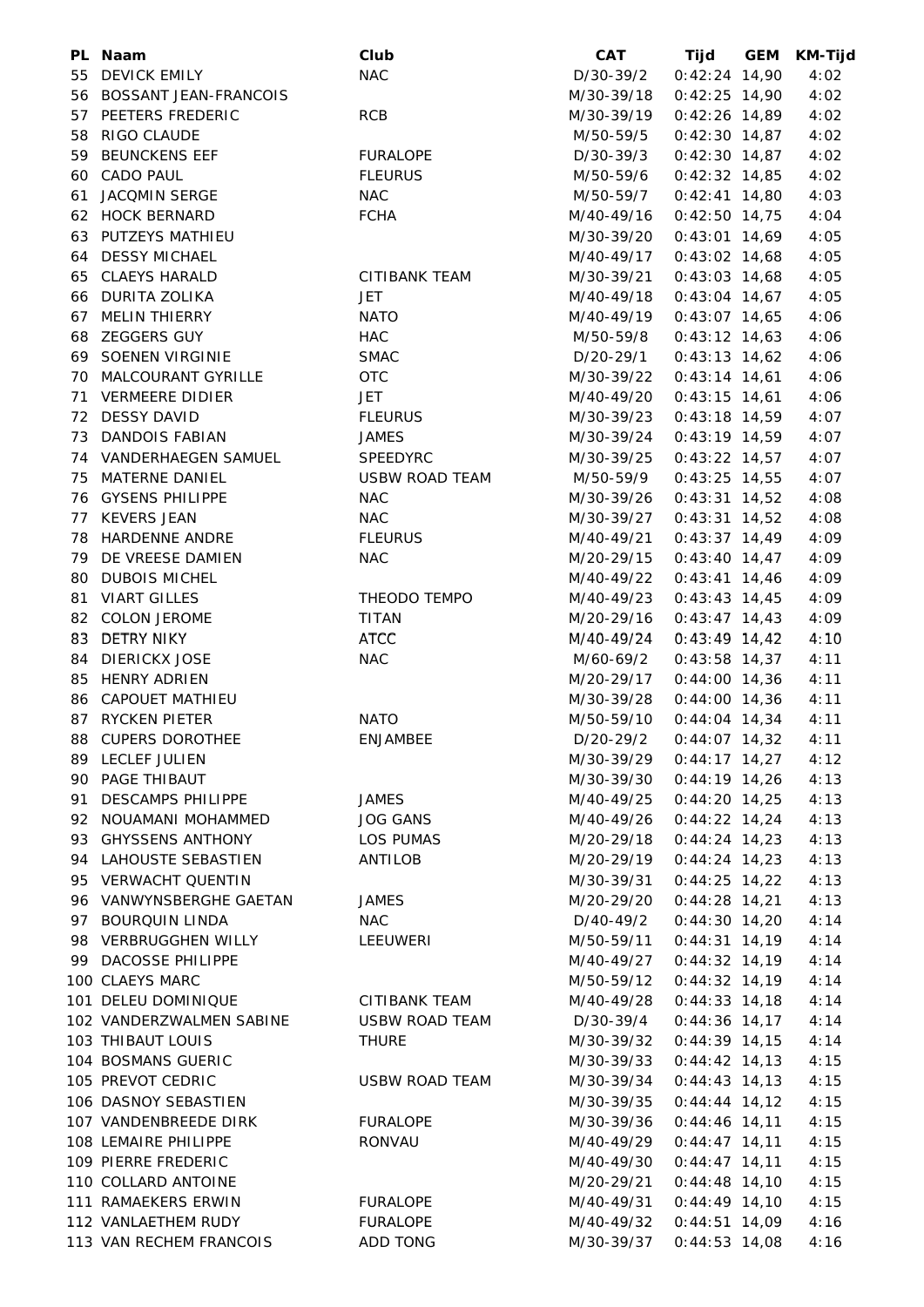| PL Naam                     | Club                         | <b>CAT</b>               | Tijd            | GEM | KM-Tijd |
|-----------------------------|------------------------------|--------------------------|-----------------|-----|---------|
| 114 BARATA HORACIO          | <b>KURISTO</b>               | M/40-49/33               | $0:44:54$ 14,07 |     | 4:16    |
| 115 MUSSOLIN CHRISTOPHE     | <b>NAC</b>                   | M/30-39/38               | $0:44:54$ 14,07 |     | 4:16    |
| 116 MEINGUET OLIVIER        | <b>NAC</b>                   | M/40-49/34               | $0:44:57$ 14,06 |     | 4:16    |
| 117 GODFROID YVES           | <b>USBW ROAD TEAM</b>        | M/40-49/35               | $0:45:00$ 14,04 |     | 4:16    |
| 118 DE KEGHEL MARC          | <b>USBW ROAD TEAM</b>        | M/40-49/36               | $0:45:06$ 14,01 |     | 4:17    |
| 119 JACQUY RUDY             | <b>GERPINNES CO</b>          | M/50-59/13               | $0:45:07$ 14,00 |     | 4:17    |
| 120 ORTEGA TORES ENRIQUE    | <b>RRT</b>                   | M/50-59/14               | $0:45:09$ 13,99 |     | 4:17    |
| 121 VAN WYNENDAELE DIMITRTI |                              | M/30-39/39               | $0:45:13$ 13,97 |     | 4:18    |
| 122 BUTAYE OLIVIER          | <b>JAMES</b>                 | M/30-39/40               | $0:45:15$ 13,96 |     | 4:18    |
| 123 WILMART CHARLES         |                              | M/30-39/41               | $0:45:23$ 13,92 |     | 4:19    |
| 124 DEJILLE GABRIEL         |                              | M/20-29/22               | $0:45:25$ 13,91 |     | 4:19    |
| 125 SOMMEREYNS PHILIPPE     | RONVAU                       | M/40-49/37               | $0:45:28$ 13,90 |     | 4:19    |
| 126 LIBERT DANIEL           | ANTILOB                      | M/40-49/38               | $0:45:29$ 13,89 |     | 4:19    |
| 127 MICHAUX FABRICE         |                              | M/40-49/39               | $0:45:33$ 13,87 |     | 4:20    |
| 128 BOUCHE RENAUD           | <b>ESM</b>                   | M/40-49/40               | $0:45:34$ 13,87 |     | 4:20    |
| 129 DUBOIS CHRISTOPHE       |                              |                          |                 |     |         |
|                             | <b>POMPIER</b>               | M/30-39/42               | $0:45:36$ 13,86 |     | 4:20    |
| 130 CASTIAUX JOSE           |                              | M/50-59/15               | $0:45:40$ 13,84 |     | 4:20    |
| 131 BERGIERS CHRISTOPHE     |                              | M/40-49/41               | $0:45:41$ 13,83 |     | 4:20    |
| 132 VANDIEST PHILIPPE       | <b>BONI</b>                  | M/50-59/16               | $0:45:41$ 13,83 |     | 4:20    |
| 133 QUINTELA DANIEL         |                              | M/40-49/42               | $0:45:42$ 13,82 |     | 4:20    |
| 134 LAU DIDIER              |                              | M/30-39/43               | $0:45:43$ 13,82 |     | 4:20    |
| 135 DEKNOP ERIC             | <b>TURBO</b>                 | M/40-49/43               | $0:45:45$ 13,81 |     | 4:21    |
| 136 DE GEEST ALEXANDRE      |                              | M/40-49/44               | $0:45:45$ 13,81 |     | 4:21    |
| 137 DE DAPPER DAVID         | <b>CSF</b>                   | M/30-39/44               | $0:45:46$ 13,80 |     | 4:21    |
| 138 NICAISE JEAN-PAUL       | OXY2000                      | M/50-59/17               | $0:45:47$ 13,80 |     | 4:21    |
| 139 MARINX MATHIEU          |                              | M/20-29/23               | $0:45:48$ 13,79 |     | 4:21    |
| 140 TIMMERMANS MARC         | <b>NATO</b>                  | M/40-49/45               | $0:45:56$ 13,75 |     | 4:22    |
| 141 THIJS RUDY              | <b>FURALOPE</b>              | M/40-49/46               | $0:45:58$ 13,74 |     | 4:22    |
| 142 GUSTIN SEBASTIEN        |                              | M/30-39/45               | $0:45:59$ 13,74 |     | 4:22    |
| 143 DE MEESTER JEAN LUC     | <b>RONVAU</b>                | M/50-59/18               | $0:46:02$ 13,72 |     | 4:22    |
| 144 RATINCKX CHRISTOPHE     | <b>RIWA</b>                  | M/20-29/24               | $0:46:05$ 13,71 |     | 4:23    |
| 145 HUME YVAN               | <b>NAC</b>                   | M/50-59/19               | $0:46:07$ 13,70 |     | 4:23    |
| 146 LAMBERT CHRISTOPHE      | <b>NAC</b>                   | M/40-49/47               | $0:46:08$ 13,70 |     | 4:23    |
| 147 PIERRE LIONEL           |                              | M/50-59/20               | $0:46:11$ 13,68 |     | 4:23    |
| 148 LAUREYS PIERRE          | ANTILOB                      | M/50-59/21 0:46:17 13,65 |                 |     | 4:24    |
| 149 DUBUISSON DIMITRI       |                              | M/30-39/46 0:46:18 13,65 |                 |     | 4:24    |
| 150 D'HERDE MARC            | <b>NAC</b>                   | M/40-49/48               | $0:46:26$ 13,61 |     | 4:25    |
| 151 MARTIN YVES             |                              | M/30-39/47               | $0:46:29$ 13,59 |     | 4:25    |
| 152 VAN CAMP LAURENT        |                              | M/30-39/48               | $0:46:34$ 13,57 |     | 4:25    |
| 153 MEUNIER PHILIPPE        | <b>NAC</b>                   | M/40-49/49               | $0:46:41$ 13,53 |     | 4:26    |
| 154 BERTOLUTTI ARNAUD       |                              | M/30-39/49               | $0:46:42$ 13,53 |     | 4:26    |
| 155 CHALIAUD FABIEN         |                              | M/20-29/25               | $0:46:44$ 13,52 |     | 4:26    |
| 156 PATERNOSTER JULIEN      |                              | M/15-19/2                | $0:46:45$ 13,51 |     | 4:26    |
| 157 DEN HOUDIJKER DAVID     | JOG BEER                     | M/20-29/26               | $0:46:47$ 13,50 |     | 4:27    |
| 158 LAATIAOUI NAJIB         |                              | M/30-39/50               | $0:46:49$ 13,50 |     | 4:27    |
| 159 DEBLANDER BRUNO         |                              | M/50-59/22               | $0:46:50$ 13,49 |     | 4:27    |
| 161 DESMET CLAUDE           |                              |                          |                 |     | 4:27    |
| 162 DENIS OLIVIER           | GSKFUNCLUB<br>USBW ROAD TEAM | M/40-49/50               | $0:46:52$ 13,48 |     |         |
|                             |                              | M/50-59/23               | $0:46:53$ 13,48 |     | 4:27    |
| 163 ALBERT MICHEL           | RONVAU                       | M/50-59/24               | $0:46:55$ 13,47 |     | 4:27    |
| 164 MICHEL PATRICK          | ACF                          | M/40-49/51               | $0:46:56$ 13,46 |     | 4:27    |
| 165 PATERNOSTER CHRISTIAN   | HOOIBERGLOPERS               | M/40-49/52               | $0:46:57$ 13,46 |     | 4:28    |
| 166 WARTON MADEIRA MICHEL   |                              | M/40-49/53               | $0:46:58$ 13,45 |     | 4:28    |
| 167 PROCUREUR LAURENT       | DRT                          | M/30-39/51               | $0:47:02$ 13,43 |     | 4:28    |
| 168 TRGO ALAIN              | <b>NAC</b>                   | M/40-49/54               | $0:47:10$ 13,40 |     | 4:29    |
| 169 WARIN DIDIER            | BELGRAVE                     | M/40-49/55               | $0:47:18$ 13,36 |     | 4:30    |
| 170 SIRAGUSA SALVATORE      |                              | M/30-39/52               | $0:47:19$ 13,35 |     | 4:30    |
| 171 KNOCKAERT PASCAL        |                              | M/40-49/56               | $0:47:21$ 13,34 |     | 4:30    |
| 172 CATOIRE VINCENT         |                              | M/40-49/57               | $0:47:28$ 13,31 |     | 4:30    |
| 173 GILBERT OLIVIER         |                              | M/30-39/53               | $0:47:31$ 13,30 |     | 4:31    |
|                             |                              |                          |                 |     |         |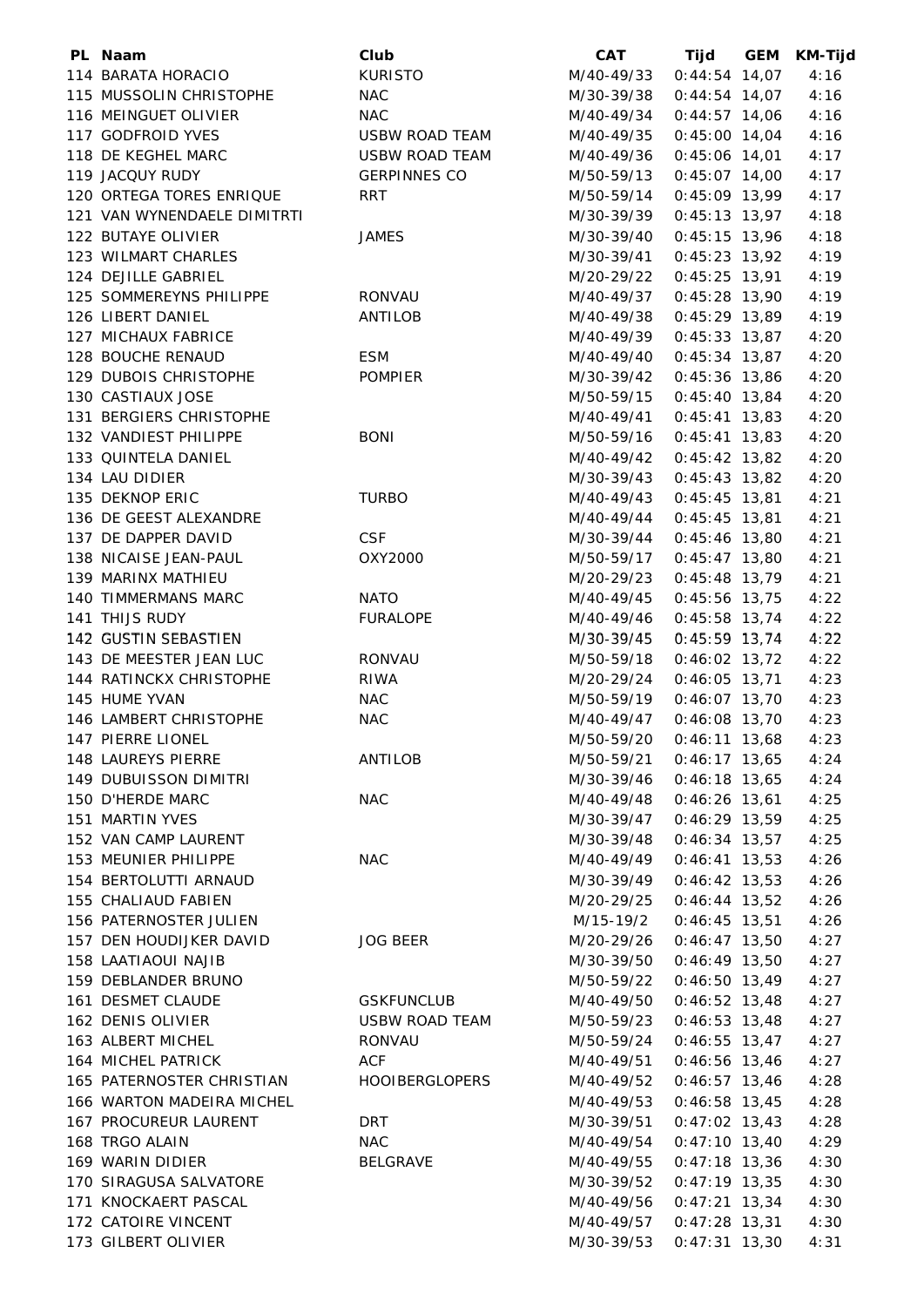| PL Naam                       | Club               | <b>CAT</b>                    | Tijd            | <b>GEM</b> | <b>KM-Tijd</b> |
|-------------------------------|--------------------|-------------------------------|-----------------|------------|----------------|
| 174 KEYAERTS GIL              |                    | M/30-39/54                    | $0:47:32$ 13,29 |            | 4:31           |
| 175 ALEXANDRE FRANCOISE       | <b>CROSS PR</b>    | D/50-59/1                     | $0:47:38$ 13,26 |            | 4:31           |
| 176 KINDERMANS JEAN-PIERRE    | <b>NAC</b>         | M/40-49/58                    | $0:47:39$ 13,26 |            | 4:32           |
| 177 VIDICK JEAN LUC           |                    | M/50-59/25                    | 0:47:40 13,25   |            | 4:32           |
| 178 CHAMPAGNE JEAN-CHRISTOPHE |                    | M/30-39/55                    | $0:47:42$ 13,25 |            | 4:32           |
| 179 DESCAMPS LUC              | JAMES              | M/40-49/59                    | $0:47:44$ 13,24 |            | 4:32           |
| 180 DEBRUYN THIERRY           | ANTILOB            | M/50-59/26                    | $0:47:45$ 13,23 |            | 4:32           |
| 181 TELLIER CHRISTOPHE        | ANTILOB            | M/30-39/56                    | $0:47:46$ 13,23 |            | 4:32           |
| 182 ROUSSEAU DAVID            | AXA TEAM           | M/30-39/57                    | $0:47:54$ 13,19 |            | 4:33           |
| 183 MORO TERRY                | <b>NAC</b>         | M/40-49/60                    | $0:47:57$ 13,18 |            | 4:33           |
| 184 LERATE VINCIANNE          | <b>NAC</b>         | D/40-49/3                     | $0:47:58$ 13,17 |            | 4:33           |
| 185 LETELLIER JEAN LUC        |                    | M/40-49/61                    | $0:47:59$ 13,17 |            | 4:33           |
| 186 DEBONI MALORIE            | <b>CSF</b>         | D/20-29/3                     | $0:48:00$ 13,16 |            | 4:34           |
| 187 ROBBE BENOIT              |                    | M/30-39/58                    | $0:48:01$ 13,16 |            | 4:34           |
| 188 BAUWENS PHILIPPE          | NAC                | M/40-49/62                    | $0:48:01$ 13,16 |            | 4:34           |
| 189 BURION ALAIN              |                    | M/40-49/63                    | $0:48:03$ 13,15 |            | 4:34           |
| 190 BERTOUX SIMON             |                    |                               |                 |            |                |
|                               |                    | M/20-29/27                    | $0:48:04$ 13,14 |            | 4:34           |
| 191 NOULARD OLIVER            |                    | M/20-29/28                    | $0:48:05$ 13,14 |            | 4:34           |
| 192 RAVYTS ALAIN              |                    | M/40-49/64                    | $0:48:05$ 13,14 |            | 4:34           |
| 193 COLMANT OLIVIER           |                    | M/50-59/27                    | $0:48:06$ 13,14 |            | 4:34           |
| 194 DE WULF LUC               | <b>ESM</b>         | M/50-59/28                    | $0:48:13$ 13,10 |            | 4:35           |
| 195 PHAM FRANCOIS             |                    | M/30-39/59                    | $0:48:15$ 13,09 |            | 4:35           |
| 196 GEORGES MARTIN            |                    | M/20-29/29                    | $0:48:15$ 13,09 |            | 4:35           |
| 197 CAMBIER EMMANUEL          |                    | M/30-39/60                    | $0:48:16$ 13,09 |            | 4:35           |
| <b>198 BULTOT THIERRY</b>     | <b>FANAJOG</b>     | M/40-49/65                    | $0:48:16$ 13,09 |            | 4:35           |
| 199 DESCHRIJVER MARIE         |                    | D/30-39/5                     | $0:48:18$ 13,08 |            | 4:35           |
| 200 NAIF JEROME               |                    | M/20-29/30                    | $0:48:21$ 13,07 |            | 4:35           |
| 201 BENOIT MICHEL             | <b>NAC</b>         | M/50-59/29                    | $0:48:22$ 13,06 |            | 4:36           |
| 202 BIGOURDAN MANUEL          |                    | M/30-39/61                    | $0:48:26$ 13,04 |            | 4:36           |
| 203 VALCKE ALAIN              |                    | M/40-49/66                    | $0:48:27$ 13,04 |            | 4:36           |
| 204 HEYMANS STEPHANE          |                    | M/40-49/67                    | $0:48:30$ 13,03 |            | 4:36           |
| 205 BELANGE LAURENT           | ANTILOB            | M/40-49/68                    | $0:48:31$ 13,02 |            | 4:36           |
| 206 SANGLIER GERARD           | <b>ESM</b>         | M/50-59/30                    | $0:48:32$ 13,02 |            | 4:37           |
| 207 COLPAERT GUIDO            | <b>RC NAMUR</b>    | $M/70$ & + $/1$ 0:48:33 13,01 |                 |            | 4:37           |
| 208 LIBIN FREDERIC            | NAC                | M/30-39/62 0:48:34 13,01      |                 |            | 4:37           |
| 209 ROBERTI MAXIMILIEN        | RONVAU             | M/50-59/31 0:48:36 13,00      |                 |            | 4:37           |
| 210 DAMSTEN THIERRY           |                    | M/40-49/69  0:48:38  12,99    |                 |            | 4:37           |
| 211 THIBAUT VINCENT           | ADB                | M/30-39/63                    | $0:48:40$ 12,98 |            | 4:37           |
| 212 JANSZEN MARC              |                    | M/40-49/70                    | $0:48:41$ 12,98 |            | 4:37           |
| 213 ERCULISSE JEROME          |                    | M/30-39/64                    | $0:48:43$ 12,97 |            | 4:38           |
| 214 COMPERE MAXIME            |                    | M/20-29/31                    | $0:48:44$ 12,96 |            | 4:38           |
| 215 ANTOINE LUC               |                    | M/30-39/65                    | $0:48:46$ 12,96 |            | 4:38           |
| 216 VERMEULEN ROMAIN          | PA                 | M/15-19/3                     | $0:48:48$ 12,95 |            | 4:38           |
| 217 ALAIME SEBASTIEN          |                    | M/40-49/71                    | $0:48:48$ 12,95 |            | 4:38           |
| 218 MOUREAUX RODOLPHE         |                    | M/30-39/66                    | $0:48:51$ 12,93 |            | 4:38           |
| 219 FALQUE PIERRE             | <b>RCB</b>         | M/50-59/32                    | $0:48:52$ 12,93 |            | 4:38           |
| 220 ALLMAN MAX                | BRUSSELSBLUEMOONH3 | M/40-49/72                    | $0:48:57$ 12,91 |            | 4:39           |
| 221 LARRIEU PIERRE            | <b>NAC</b>         | M/30-39/67                    | $0:48:58$ 12,90 |            | 4:39           |
| <b>222 BERTOUX HUGUES</b>     |                    | M/20-29/32                    | $0:48:59$ 12,90 |            | 4:39           |
| 223 DODREMONT BENOIT          |                    |                               | $0:49:00$ 12,89 |            | 4:39           |
| 224 RYS JEAN JACQUES          | <b>NAC</b>         | M/40-49/73                    | $0:49:01$ 12,89 |            | 4:39           |
|                               |                    | M/50-59/33                    |                 |            |                |
| 225 BOUFFARD BRICE            | <b>GSKFUNCLUB</b>  | M/40-49/74                    | $0:49:02$ 12,89 |            | 4:39           |
| 226 JOSSEN LUC                |                    | M/50-59/34                    | $0:49:02$ 12,89 |            | 4:39           |
| 227 LEGAT VINCENT             | <b>JAMES</b>       | M/40-49/75                    | $0:49:03$ 12,88 |            | 4:39           |
| 228 URBAIN BAUDOUIN           |                    | M/40-49/76                    | $0:49:09$ 12,85 |            | 4:40           |
| 229 MAGRITTE OLIVIER          | <b>NAC</b>         | M/40-49/77                    | $0:49:09$ 12,85 |            | 4:40           |
| 230 GIROULLE LIONEL           |                    | M/30-39/68                    | $0:49:10$ 12,85 |            | 4:40           |
| 231 COLMANT AURELIEN          |                    | M/20-29/33                    | $0:49:12$ 12,84 |            | 4:40           |
| 232 QUERTEMONT CHRISTOPHE     |                    | M/30-39/69                    | $0:49:14$ 12,83 |            | 4:41           |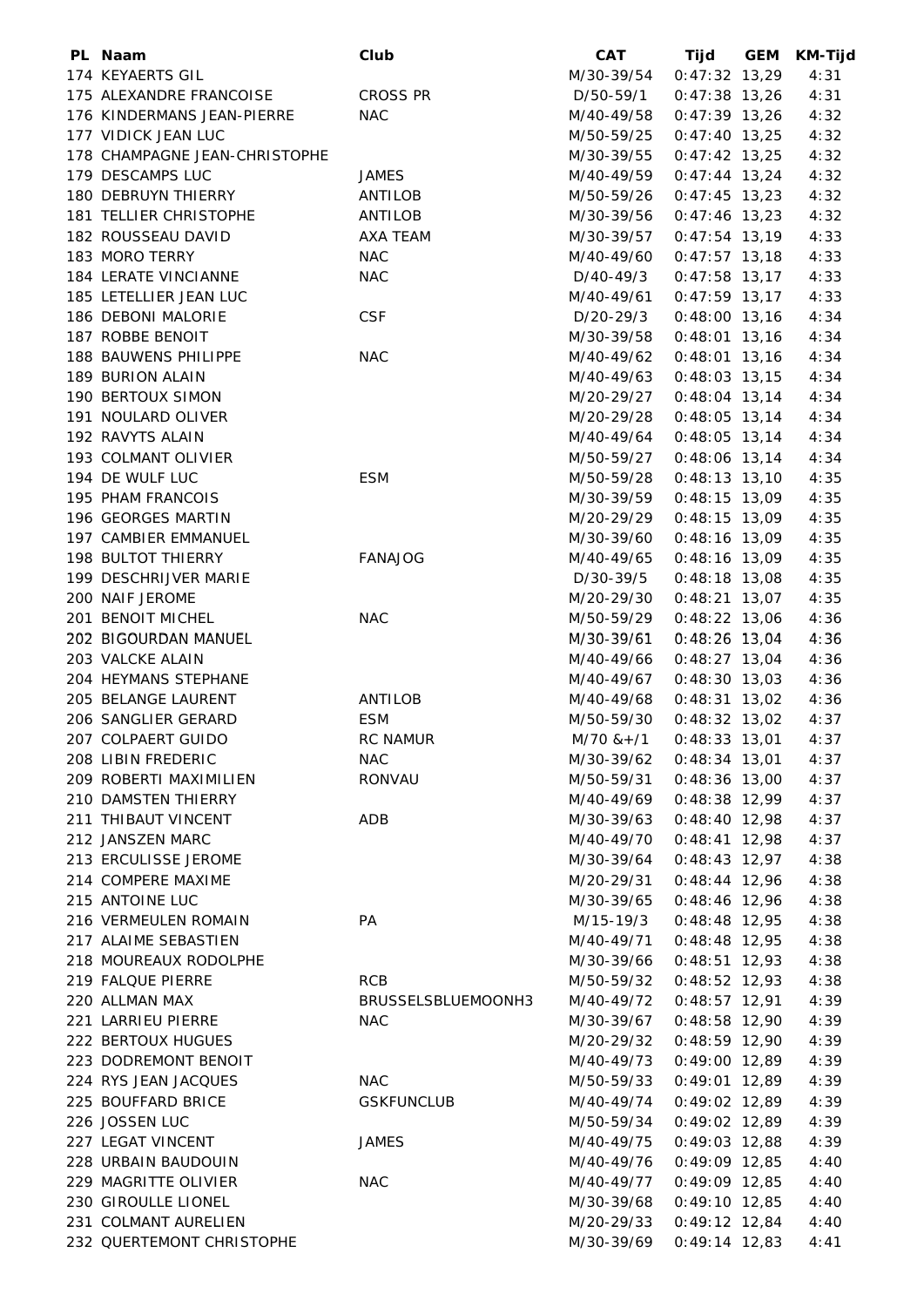| PL Naam                   | Club                  | <b>CAT</b>               | Tijd            | GEM | <b>KM-Tijd</b> |
|---------------------------|-----------------------|--------------------------|-----------------|-----|----------------|
| 233 BINKERT MARC          | LDLV                  | M/50-59/35               | $0:49:15$ 12,83 |     | 4:41           |
| 234 LEFORT JEAN MARIE     | ENJAMBEE              | M/60-69/3                | $0:49:15$ 12,83 |     | 4:41           |
| 235 LAGNEAU SEBASTIEN     |                       | M/20-29/34               | $0:49:16$ 12,82 |     | 4:41           |
| 236 MILLS TIMOTHY         | <b>RCB</b>            | M/50-59/36               | $0:49:17$ 12,82 |     | 4:41           |
| 237 COUVREUR PATRICK      |                       | M/50-59/37               | $0:49:18$ 12,82 |     | 4:41           |
| 238 GODART BENOIT         | <b>NAC</b>            | M/40-49/78               | $0:49:21$ 12,80 |     | 4:41           |
| 239 TOPART YORIK          | THEODO TEMPO          | M/20-29/35               | $0:49:23$ 12,79 |     | 4:41           |
| 240 GHYSSENS VINCENT      | LOS PUMAS             | M/20-29/36               | $0:49:24$ 12,79 |     | 4:41           |
| 241 DREZE CHRISTIAN       | <b>NAC</b>            | M/40-49/79               | $0:49:26$ 12,78 |     | 4:42           |
| 242 GILLES AMAURY         |                       | M/15-19/4                | $0:49:27$ 12,78 |     | 4:42           |
| 243 POULAERT QUENTIN      |                       | M/20-29/37               | $0:49:27$ 12,78 |     | 4:42           |
| 244 SEGGIO JEAN-FRANCOIS  |                       | M/40-49/80               | $0:49:28$ 12,77 |     | 4:42           |
| 245 TIREZ ESTELLE         |                       |                          |                 |     | 4:42           |
|                           | CEPAL                 | D/50-59/2                | $0:49:29$ 12,77 |     |                |
| 246 DE SCHAETZEN ARTHUR   |                       | M/15-19/5                | $0:49:35$ 12,74 |     | 4:43           |
| 247 LEMPEREUR JEAN LUC    | <b>KURISTO</b>        | M/50-59/38               | $0:49:36$ 12,74 |     | 4:43           |
| 248 DURITA JANIKA         | JET                   | M/40-49/81               | $0:49:37$ 12,73 |     | 4:43           |
| 249 MEURICE PHILIPPE      | <b>KURISTO</b>        | M/30-39/70               | $0:49:38$ 12,73 |     | 4:43           |
| 250 RENARD DIDIER         | THEODO TEMPO          | M/50-59/39               | $0:49:40$ 12,72 |     | 4:43           |
| 251 MINET JEAN LUC        | THEODO TEMPRO         | M/50-59/40               | $0:49:41$ 12,72 |     | 4:43           |
| 252 EECKHOUT MARC         | JET                   | M/40-49/82               | $0:49:43$ 12,71 |     | 4:43           |
| 253 MEIRA Y DURAN OCTAVIO |                       | M/50-59/41               | $0:49:46$ 12,70 |     | 4:44           |
| 254 SCHNOCK NICOLAS       |                       | M/20-29/38               | $0:49:47$ 12,69 |     | 4:44           |
| 255 ROGMANS INGRID        | <b>NAC</b>            | D/30-39/6                | $0:49:48$ 12,69 |     | 4:44           |
| 256 LORAUX ETIENNE        | AXA TEAM              | M/40-49/83               | $0:49:48$ 12,69 |     | 4:44           |
| 257 WILLAME DIDIER        |                       | M/40-49/84               | $0:49:49$ 12,68 |     | 4:44           |
| 258 BARBIER LAURENT       |                       | M/40-49/85               | $0:49:50$ 12,68 |     | 4:44           |
| 259 NOEL XAVIER           |                       | M/40-49/86               | $0:49:51$ 12,67 |     | 4:44           |
| 260 BOREUX MICHAEL        |                       | M/40-49/87               | $0:49:52$ 12,67 |     | 4:44           |
| 261 HSIA SEBASTIEN        |                       | M/30-39/71               | $0:49:53$ 12,67 |     | 4:44           |
| 262 CARTIAUX MURIEL       | RCB                   | D/40-49/4                | $0:49:56$ 12,65 |     | 4:45           |
| 263 VERSPEELT AXEL        | <b>FURALOPE</b>       | M/40-49/88               | $0:50:00$ 12,64 |     | 4:45           |
| 264 DEBELLE FREDERIC      |                       | M/40-49/89               | $0:50:02$ 12,63 |     | 4:45           |
| 265 LALOUX THOMAS         |                       | M/30-39/72               | $0:50:02$ 12,63 |     | 4:45           |
| 266 MAGOTTEAUX HUBERT     | NAC                   | M/40-49/90               | $0:50:04$ 12,62 |     | 4:45           |
| 267 RASSAERTS RUDI        | <b>JOKA</b>           | M/50-59/42 0:50:08 12,60 |                 |     | 4:46           |
| 268 DERIDDER RODNEY       | <b>BJB</b>            | M/30-39/73 0:50:15 12,57 |                 |     | 4:46           |
| 269 OLIVERI GIORGIO       | BRUSSELSBLUEMOONH3    | M/40-49/91               | $0:50:15$ 12,57 |     | 4:46           |
| 270 MCBEAN KEITH          |                       | M/50-59/43               | $0:50:17$ 12,56 |     | 4:47           |
| 271 VERGAUWE LUC          | <b>BOCCALIN</b>       | M/40-49/92               | $0:50:18$ 12,56 |     | 4:47           |
| 272 DUREZ PATRICK         |                       | M/50-59/44               | $0:50:21$ 12,55 |     | 4:47           |
| 273 LEPOUTRE GUY          | <b>USBW ROAD TEAM</b> | M/40-49/93               | $0:50:28$ 12,52 |     | 4:48           |
| 274 MATON HERMAN          | JET                   | M/60-69/4                | $0:50:31$ 12,51 |     | 4:48           |
| 275 CAUDERLIER FABIENNE   | <b>NAC</b>            | D/40-49/5                | $0:50:31$ 12,51 |     | 4:48           |
| 276 LAUWERS BERNARD       | <b>NAC</b>            | M/50-59/45               | $0:50:32$ 12,50 |     | 4:48           |
|                           |                       |                          |                 |     |                |
| 277 COLLET BENOIT         | <b>NAC</b>            | M/30-39/74               | $0:50:33$ 12,50 |     | 4:48           |
| 278 GEYSKENS HERMAN       | <b>KNOET</b>          | M/40-49/94               | $0:50:34$ 12,49 |     | 4:48           |
| 279 LACROIX BERNARD       | <b>NAC</b>            | M/60-69/5                | $0:50:37$ 12,48 |     | 4:48           |
| 280 GOFFE NICOLAS         | <b>NAC</b>            | M/20-29/39               | $0:50:40$ 12,47 |     | 4:49           |
| 281 NOEL SERGE            | HAC                   | M/60-69/6                | $0:50:45$ 12,45 |     | 4:49           |
| 282 XHAET JEAN            | <b>JAMES</b>          | M/60-69/7                | $0:50:47$ 12,44 |     | 4:49           |
| 283 COTTON MICHEL         |                       | M/50-59/46               | $0:50:49$ 12,43 |     | 4:50           |
| 284 SPLINGARD FRANCOIS    |                       | M/40-49/95               | $0:50:50$ 12,43 |     | 4:50           |
| 285 BAUDUIN DIDIER        |                       | M/40-49/96               | $0:50:51$ 12,42 |     | 4:50           |
| 286 VERBEEK JEAN-LUC      |                       | M/50-59/47               | $0:50:52$ 12,42 |     | 4:50           |
| 287 VERBEECK PHILIPPE     |                       | M/30-39/75               | $0:50:54$ 12,41 |     | 4:50           |
| 288 VERVLOESEM XAVIER     |                       | M/40-49/97               | $0:51:08$ 12,36 |     | 4:51           |
| 289 DANNIAU PIERRE YVES   |                       | M/20-29/40               | $0:51:11$ 12,34 |     | 4:52           |
| 290 PIRON DAVID           | ANTILOB               | M/40-49/98               | $0:51:12$ 12,34 |     | 4:52           |
| 291 ROZENBLAT STEPHANE    | <b>NAC</b>            | M/40-49/99               | $0:51:12$ 12,34 |     | 4:52           |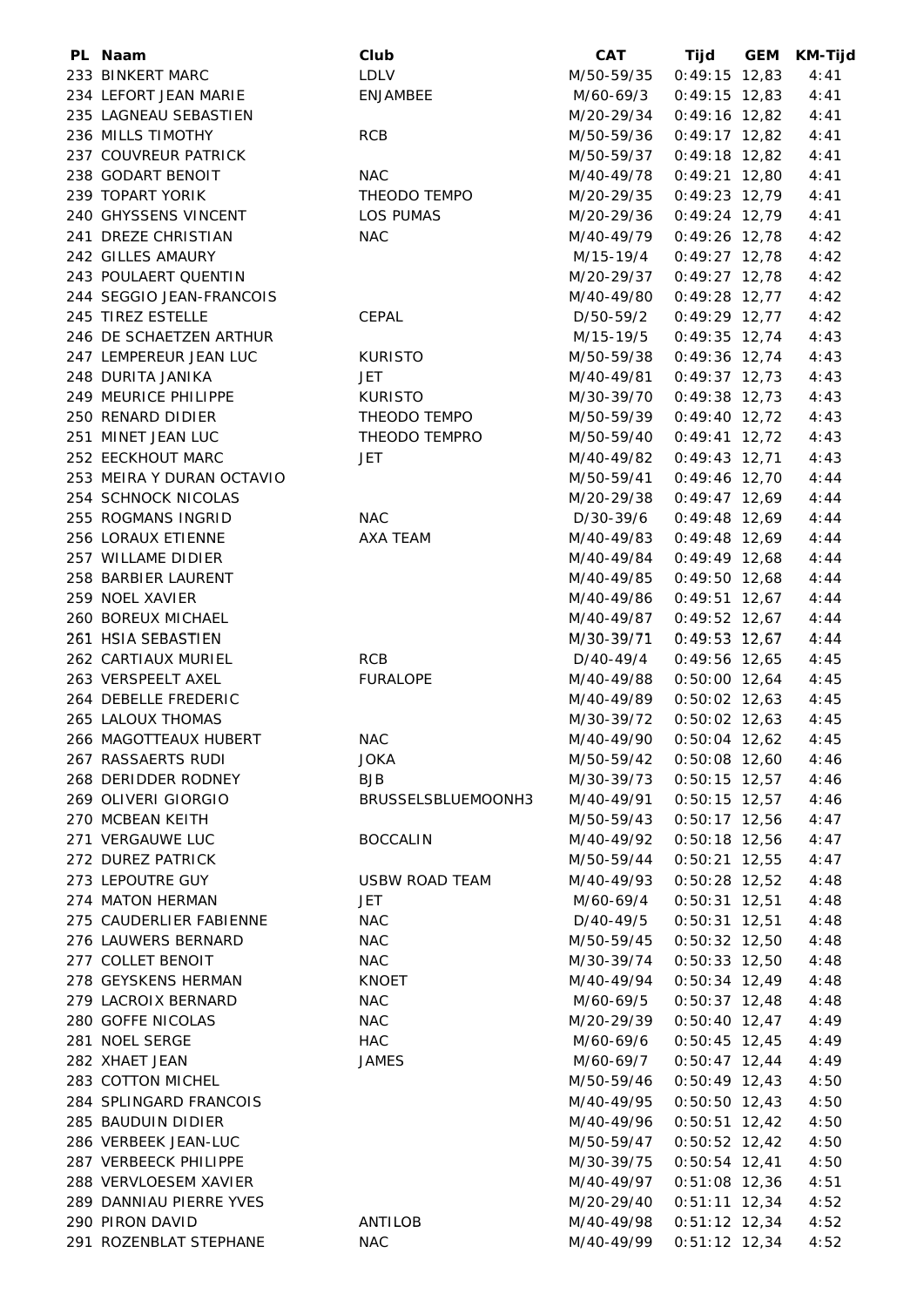| PL Naam                      | Club                     | <b>CAT</b>                 | Tijd            | GEM | KM-Tijd |
|------------------------------|--------------------------|----------------------------|-----------------|-----|---------|
| 292 REVEST PIERRE            | <b>JAMES</b>             | M/40-49/100 0:51:13 12,34  |                 |     | 4:52    |
| 293 PETIT PASCAL             |                          | M/40-49/101 0:51:13 12,34  |                 |     | 4:52    |
| 294 LABENNE VINCENT          |                          | M/40-49/102 0:51:14 12,33  |                 |     | 4:52    |
| 295 ABRASSART CHRISTIAN      |                          | M/50-59/48                 | $0:51:15$ 12,33 |     | 4:52    |
| 296 SEPTEMBER RAPHAEL        |                          | M/30-39/76                 | $0:51:16$ 12,32 |     | 4:52    |
| 297 PATERNOSTRE JEAN-JACQUES | <b>THIMEON</b>           | M/50-59/49                 | $0:51:16$ 12,32 |     | 4:52    |
| 298 EDRIAT NATHALIE          | <b>NAC</b>               | D/40-49/6                  | $0:51:17$ 12,32 |     | 4:52    |
| 299 STEENHUYZEN CELINE       | <b>FURALOPE</b>          | D/50-59/3                  | $0:51:19$ 12,31 |     | 4:52    |
| 300 COOSEMANS ROBIN          |                          | M/30-39/77                 | $0:51:20$ 12,31 |     | 4:52    |
| 301 CLAEYS JEAN-FRANCOIS     |                          | M/30-39/78                 | $0:51:21$ 12,30 |     | 4:53    |
| 302 GHYSELS TOMMY            |                          | M/20-29/41                 | $0:51:21$ 12,30 |     | 4:53    |
| 303 TOURNAY SAMMY            |                          |                            |                 |     | 4:53    |
| 304 DEFER JEAN CLAUDE        | THEODO TEMPO             | M/40-49/103 0:51:22 12,30  |                 |     | 4:53    |
|                              |                          | M/30-39/79                 | $0:51:22$ 12,30 |     |         |
| 305 BAIKRICH GUY             | <b>RCB</b>               | M/60-69/8                  | $0:51:23$ 12,30 |     | 4:53    |
| 306 LEMAHIEU MARMIX          | THEODO TEMPO             | M/50-59/50                 | $0:51:24$ 12,29 |     | 4:53    |
| 307 JOSSE PHILIPPE           |                          | M/40-49/104 0:51:24 12,29  |                 |     | 4:53    |
| 308 DE RASSENFOSSE JACQUES   | <b>HAC</b>               | M/60-69/9                  | $0:51:27$ 12,28 |     | 4:53    |
| 309 DEHOUCK VIRGINIE         |                          | D/20-29/4                  | $0:51:28$ 12,28 |     | 4:53    |
| 310 CROUQUET FRANCIS         | TAF                      | M/60-69/10                 | $0:51:29$ 12,27 |     | 4:53    |
| 311 WANIN JOHAN              | <b>KURISTO</b>           | M/20-29/42                 | $0:51:30$ 12,27 |     | 4:53    |
| 312 GASMANE DOMINIQUE        | <b>ESM</b>               | M/40-49/105                | $0:51:31$ 12,26 |     | 4:54    |
| 313 OOST JEAN-FRANCOIS       |                          | M/40-49/106 0:51:34 12,25  |                 |     | 4:54    |
| 314 TINCK DANIEL             | <b>NAC</b>               | M/60-69/11                 | $0:51:37$ 12,24 |     | 4:54    |
| 315 RENDERS REGINE           | <b>NAC</b>               | D/50-59/4                  | $0:51:38$ 12,24 |     | 4:54    |
| 316 BERREWAERTS ETIENNE      |                          | M/50-59/51                 | $0:51:40$ 12,23 |     | 4:54    |
| 317 SEL MICHEL               | <b>NAC</b>               | $M/70$ & + $/2$            | $0:51:43$ 12,22 |     | 4:55    |
| 318 SCARNIET CHRISTIAN       | <b>ACLO</b>              | M/50-59/52                 | $0:51:43$ 12,22 |     | 4:55    |
| 319 RASSART PATRICK          | <b>ACLO</b>              | M/50-59/53                 | $0:51:44$ 12,21 |     | 4:55    |
| 320 MATHELART PIERRE         | ANTILOB                  | M/50-59/54                 | $0:51:45$ 12,21 |     | 4:55    |
| 321 BORGINON BERNARD         |                          | M/40-49/107 0:51:47 12,20  |                 |     | 4:55    |
| 322 JACQMIN MICHEL           | <b>TAF</b>               | M/50-59/55                 | $0:51:49$ 12,19 |     | 4:55    |
| 323 HOLOFFE DIDIER           |                          | M/40-49/108 0:52:00 12,15  |                 |     | 4:56    |
| 324 COLSON BENOIT            | <b>NAC</b>               | M/40-49/109 0:52:03 12,14  |                 |     | 4:57    |
| 325 DEVOS RENE               |                          | M/50-59/56  0:52:04  12,13 |                 |     | 4:57    |
| 326 JAUNIAU DANIEL           | <b>NAC</b>               | M/50-59/57  0:52:06  12,13 |                 |     | 4:57    |
| 327 BAUDION ANNE             | <b>KURISTO</b>           | D/40-49/7                  | $0:52:08$ 12,12 |     | 4:57    |
| 328 REY PHILIPPE             | ANTILOB                  | M/50-59/58                 | $0:52:09$ 12,12 |     | 4:57    |
| 329 CHARLIER BAUDOUIN        | JET                      | M/60-69/12                 | $0:52:09$ 12,12 |     | 4:57    |
| 330 DESART YVES              | <b>GEMBLOUX TRI CLUB</b> | M/40-49/110                | $0:52:10$ 12,11 |     | 4:57    |
| 331 CHARASSON OLIVIER        |                          | M/30-39/80                 | $0:52:11$ 12,11 |     | 4:57    |
| 332 GODFROID LUCIE           | USBW ROAD TEAM           | D/15-19/1                  | $0:52:11$ 12,11 |     | 4:57    |
| 333 MAYENCE JEAN CHRISTOPHE  |                          | M/40-49/111 0:52:12 12,10  |                 |     | 4:57    |
| 334 MACKONIENE INGA          | ANTILOB                  | D/30-39/7                  | $0:52:12$ 12,10 |     | 4:57    |
| 335 HOUA MYRIAM              | <b>NAC</b>               | D/50-59/5                  | $0:52:13$ 12,10 |     | 4:58    |
| 336 DELONGUEVILLE PHILIPPE   | <b>NAC</b>               | M/40-49/112 0:52:14 12,10  |                 |     | 4:58    |
| 337 LACROIX CAROLE           | <b>NAC</b>               | D/30-39/8                  | $0:52:15$ 12,09 |     | 4:58    |
| 338 DERCQ REMY               |                          | M/40-49/113 0:52:16 12,09  |                 |     | 4:58    |
| 339 BOULENGIER JONATHAN      |                          | M/30-39/81                 | $0:52:17$ 12,08 |     | 4:58    |
| 340 WIGNY SABINE             |                          |                            |                 |     |         |
|                              | <b>RC NAMUR</b>          | D/30-39/9                  | $0:52:18$ 12,08 |     | 4:58    |
| 341 MAINFROIR OLIVIE         |                          | M/30-39/82                 | $0:52:19$ 12,08 |     | 4:58    |
| 342 VANDERGHEYNST DOMINIQUE  |                          | M/50-59/59                 | $0:52:20$ 12,07 |     | 4:58    |
| 343 HENDRICKX PIERRE         | <b>JAMES</b>             | M/40-49/114                | $0:52:21$ 12,07 |     | 4:58    |
| 344 DASNOX GAEL              |                          | M/20-29/43                 | $0:52:24$ 12,06 |     | 4:59    |
| 345 OLIVIER CLAUDE           |                          | M/50-59/60                 | $0:52:37$ 12,01 |     | 5:00    |
| 346 VANPOUCKE JEAN           | <b>NAC</b>               | M/40-49/115 0:52:41 11,99  |                 |     | 5:00    |
| 347 LECERF JEAN LUC          | <b>JOG GANS</b>          | M/50-59/61                 | $0:52:42$ 11,99 |     | 5:00    |
| 348 LIENARD JEAN-MARC        |                          | M/50-59/62                 | $0:52:42$ 11,99 |     | 5:00    |
| 349 CHARLIER NICOLAS         |                          | M/20-29/44                 | $0:52:44$ 11,98 |     | 5:00    |
| 350 LACAILLE GUY             | <b>NAC</b>               | M/60-69/13                 | $0:52:45$ 11,98 |     | 5:01    |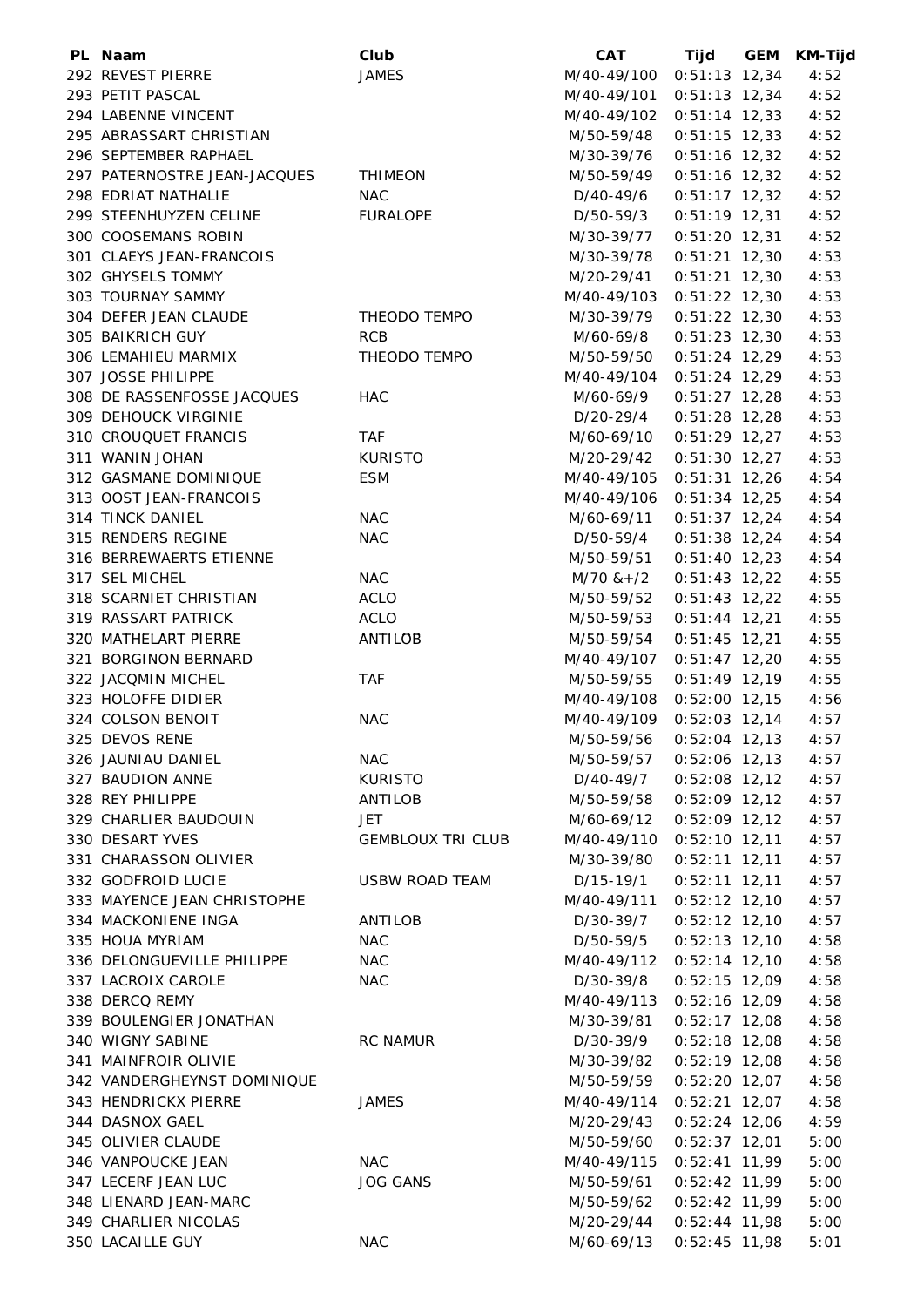| PL Naam                      | Club                  | <b>CAT</b>                  | Tijd            | <b>GEM</b> | <b>KM-Tijd</b> |
|------------------------------|-----------------------|-----------------------------|-----------------|------------|----------------|
| 351 STROOBANTS STEF          |                       | M/50-59/63                  | 0:52:46 11,97   |            | 5:01           |
| 352 NEEFS BERT               | <b>HWJ HOEGARDEN</b>  | M/40-49/116 0:52:47 11,97   |                 |            | 5:01           |
| 353 NOEL BEATRICE            | <b>KURISTO</b>        | D/30-39/10                  | $0:52:47$ 11,97 |            | 5:01           |
| 354 HOUBART AGNES            | RONVAU                | D/40-49/8                   | $0:52:49$ 11,96 |            | 5:01           |
| 355 GREVISSE DAVID           | RONVAU                | M/30-39/83                  | $0:52:50$ 11,96 |            | 5:01           |
| 356 POULAIN ROLAND           | RONVAU                | $M/70$ & +/3                | $0:52:51$ 11,95 |            | 5:01           |
| 357 ROSNER ANNE              | <b>NATO</b>           | D/50-59/6                   | $0:52:57$ 11,93 |            | 5:02           |
| 358 DUMONT JEAN LUC          | <b>ACLO</b>           | M/50-59/64                  | $0:52:59$ 11,92 |            | 5:02           |
| 359 DE LEENER JEAN-MARIE     | <b>NAC</b>            | M/50-59/65                  | $0:53:01$ 11,92 |            | 5:02           |
| 360 CEULEMANS BERNARD        | <b>NAC</b>            | M/40-49/117                 | $0:53:01$ 11,92 |            | 5:02           |
| 361 COPPENS PIERRE           |                       | M/60-69/14                  | $0:53:07$ 11,89 |            | 5:03           |
| 362 BYTHELL WILLIAM          |                       | M/60-69/15                  | $0:53:07$ 11,89 |            | 5:03           |
| 363 DEPOUILLE HENRI-FRANCOIS |                       | M/30-39/84                  | 0:53:09 11,89   |            | 5:03           |
| 364 DESCAMPS PIERRE          | <b>JAMES</b>          | M/40-49/118                 |                 |            | 5:03           |
| 365 LAMBERT OLIVIER          |                       |                             | $0:53:10$ 11,88 |            |                |
|                              |                       | M/40-49/119                 | $0:53:11$ 11,88 |            | 5:03           |
| 366 GYBELS DANIEL            |                       | M/30-39/85                  | $0:53:12$ 11,88 |            | 5:03           |
| 367 PONCIAU AURELIEN         |                       | M/30-39/86                  | $0:53:14$ 11,87 |            | 5:03           |
| 368 JADOT FRANCIS            | <b>HAC</b>            | M/40-49/120 0:53:15 11,86   |                 |            | 5:03           |
| 369 PEREZ ANTONIO            |                       | M/30-39/87                  | $0:53:16$ 11,86 |            | 5:04           |
| 370 GROSSEN ROLANDE          | <b>TEND DET</b>       | $D/60$ & +/1                | $0:53:19$ 11,85 |            | 5:04           |
| 371 HUGE THIBAUT             |                       | M/20-29/45                  | $0:53:20$ 11,85 |            | 5:04           |
| 372 VERHOEST PETER           |                       | M/20-29/46                  | $0:53:21$ 11,84 |            | 5:04           |
| 373 EGO LAURENT              | <b>USBW ROAD TEAM</b> | M/20-29/47                  | $0:53:22$ 11,84 |            | 5:04           |
| 374 VANDAM JEAN              | ANTILOB               | M/40-49/121                 | $0:53:23$ 11,84 |            | 5:04           |
| 375 MEYS WALTHER             | <b>KURISTO</b>        | M/60-69/16                  | $0:53:24$ 11,83 |            | 5:04           |
| 376 LATINIS ERIC             |                       | M/50-59/66                  | $0:53:25$ 11,83 |            | 5:04           |
| 377 DELIEGE HELENE           | THEODO TEMPO          | D/40-49/9                   | $0:53:28$ 11,82 |            | 5:05           |
| 378 DAVEHOT JEAN-LUC         | THEODO TEMPO          | M/40-49/122 0:53:29 11,81   |                 |            | 5:05           |
| 379 ERAERTS WILLY            | USBW ROAD TEAM        | M/70 &+/4                   | $0:53:30$ 11,81 |            | 5:05           |
| 380 BROADBENT JOHN           | BRUSSELSBLUEMOONH3    | M/30-39/88                  | $0:53:30$ 11,81 |            | 5:05           |
| 381 DAVICO ANGELO            |                       | M/60-69/17                  | $0:53:34$ 11,79 |            | 5:05           |
| 382 DELCOIGNE PATRICK        |                       | M/40-49/123                 | $0:53:35$ 11,79 |            | 5:05           |
| 383 DEBROUX DOUGLAS          |                       | M/30-39/89                  | $0:53:38$ 11,78 |            | 5:06           |
| 384 DEVOS ALAIN              | <b>NAC</b>            | M/50-59/67                  | $0:53:39$ 11,78 |            | 5:06           |
| 385 VANHOUTTE JOHN           | <b>RIWA</b>           | M/40-49/124 0:53:40 11,77   |                 |            | 5:06           |
| 386 NEYMAN PASCAL            |                       | M/40-49/125 0:53:41 11,77   |                 |            | 5:06           |
| 387 JADOT BENOIT             |                       | M/30-39/90                  | $0:53:43$ 11,76 |            | 5:06           |
| 388 PEETERS R AYMOND         | RONVAU                | M/50-59/68                  | $0:53:44$ 11,76 |            | 5:06           |
| 389 COMPERE PHILIPPE         |                       | M/50-59/69                  | $0:53:47$ 11,75 |            | 5:06           |
| 390 BEKEN RIKA               | <b>FURALOPE</b>       | D/30-39/11                  | $0:53:50$ 11,74 |            | 5:07           |
| 391 CLAUS FREDERIC           |                       | M/30-39/91                  | $0:53:51$ 11,73 |            | 5:07           |
| 392 CLEPPE VINCENT           | <b>VAC</b>            | M/40-49/126 0:53:51 11,73   |                 |            | 5:07           |
| 393 GILBERT VICTOR           |                       | M/15-19/6                   | $0:53:51$ 11,73 |            | 5:07           |
| 394 JOLY MICHEL              | <b>NAC</b>            | M/40-49/127 0:53:52 11,73   |                 |            | 5:07           |
|                              |                       |                             |                 |            |                |
| 395 BOVY DANIEL              | <b>NAC</b>            | M/60-69/18                  | $0:53:53$ 11,73 |            | 5:07           |
| 396 VANWYNSBERGHE BERRNARD   |                       | M/50-59/70                  | $0:53:53$ 11,73 |            | 5:07           |
| 397 GOSSEAU MARC             |                       | M/40-49/128 0:53:55 11,72   |                 |            | 5:07           |
| 398 LEJEUNE ALAIN            |                       | M/40-49/129 0:53:58 11,71   |                 |            | 5:08           |
| 399 MARCQ KARL               | USBW ROAD TEAM        | M/50-59/71                  | $0:53:59$ 11,70 |            | 5:08           |
| 400 VERSCHEUREN JEROME       |                       | M/20-29/48                  | $0:54:00$ 11,70 |            | 5:08           |
| 401 JEAN-LOUIS GERARD        |                       | M/40-49/130  0:54:01  11,70 |                 |            | 5:08           |
| 402 ARS BENOIT               | THEODO TEMPO          | M/30-39/92                  | $0:54:02$ 11,69 |            | 5:08           |
| 403 NACHTERGAELE PAUL EMILE  | CS DYLE               | M/60-69/19                  | $0:54:03$ 11,69 |            | 5:08           |
| 404 VANDENBRANDEN DANY       |                       | M/40-49/131                 | $0:54:04$ 11,69 |            | 5:08           |
| <b>405 LIVEMONT EMMANUEL</b> | <b>RRT</b>            | M/50-59/72                  | $0:54:06$ 11,68 |            | 5:08           |
| 406 LAMBERT MICHEL           |                       | M/40-49/132 0:54:06 11,68   |                 |            | 5:08           |
| 407 CORNEZ BERNARD           | USBW ROAD TEAM        | M/50-59/73                  | $0:54:09$ 11,67 |            | 5:09           |
| 408 BLAVOUTE NATHALIE        | USBW ROAD TEAM        | D/40-49/10                  | $0:54:10$ 11,66 |            | 5:09           |
| 409 LUYPAERT FREDERIC        |                       | M/40-49/133 0:54:11 11,66   |                 |            | 5:09           |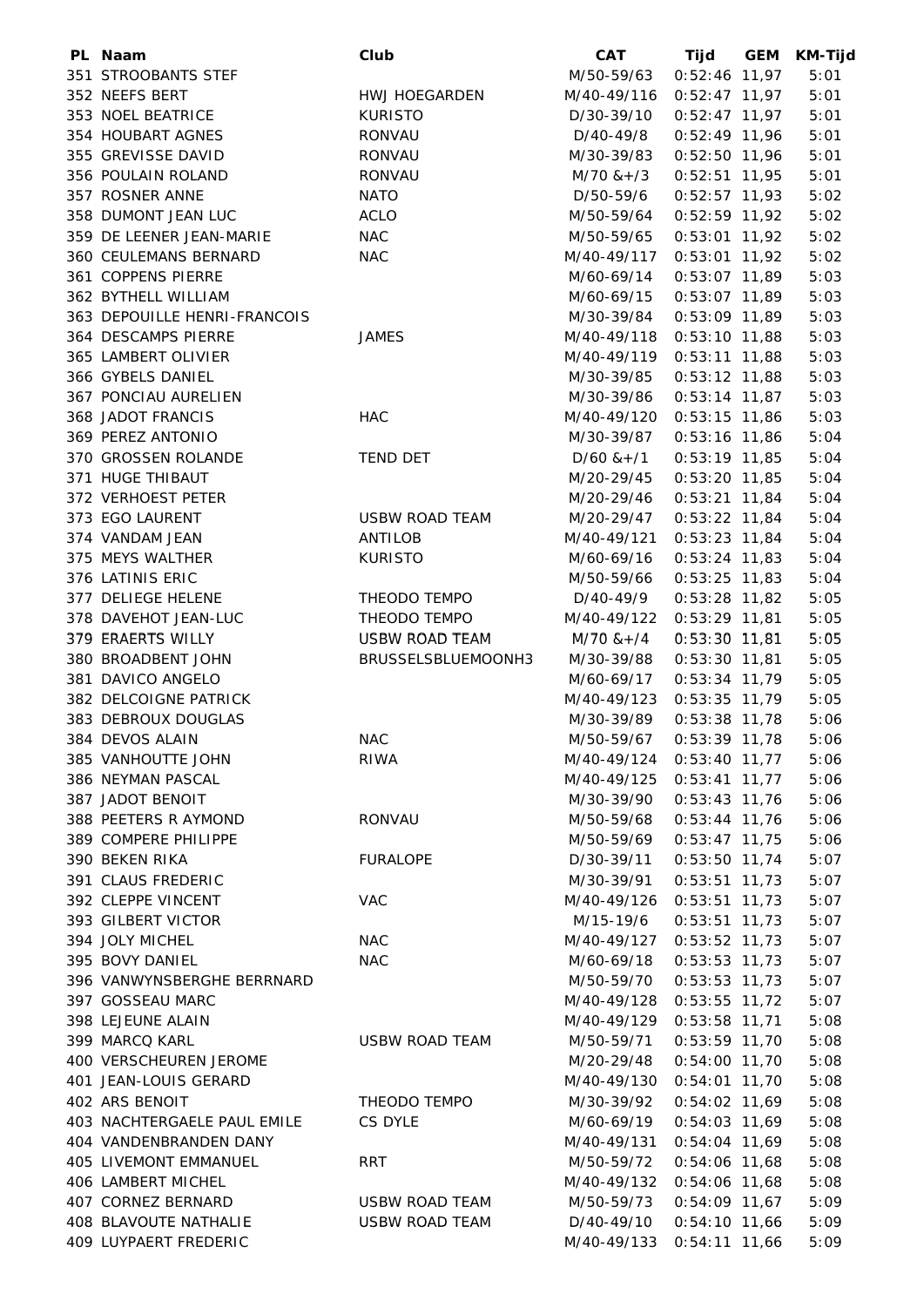| PL Naam                       | Club                  | <b>CAT</b>                  | Tijd            | GEM | <b>KM-Tijd</b> |
|-------------------------------|-----------------------|-----------------------------|-----------------|-----|----------------|
| 410 GASPERONI MAURIZIO        |                       | M/40-49/134  0:54:13  11,65 |                 |     | 5:09           |
| 411 LEHAIRE IVAN              | <b>JET</b>            | M/40-49/135 0:54:13 11,65   |                 |     | 5:09           |
| 412 GILBERT DOMINIQUE         |                       | M/40-49/136 0:54:14 11,65   |                 |     | 5:09           |
| 413 ENGLEBERT DANIEL          | $JOG +$               | M/50-59/74                  | $0:54:15$ 11,65 |     | 5:09           |
| 414 PENING CHRISTIAN          | VALLEE H              | M/60-69/20                  | $0:54:27$ 11,60 |     | 5:10           |
| 415 GHERAILLE JEAN-MARC       |                       | M/40-49/137 0:54:28 11,60   |                 |     | 5:10           |
| 416 GONZALLEZ MADRID PILAR    | <b>ENJAMBEE</b>       | D/40-49/11                  | $0:54:31$ 11,59 |     | 5:11           |
| 417 CASTEL DIMITRI            |                       | M/20-29/49                  | $0:54:33$ 11,58 |     | 5:11           |
| 418 DANGUY JEAN-LOUIS         | <b>RIWA</b>           | M/50-59/75                  | $0:54:34$ 11,58 |     | 5:11           |
| 419 BEERENS JAN               | AC E AAL              | M/50-59/76                  | $0:54:35$ 11,57 |     | 5:11           |
| 420 DE MEES MARC              | <b>HOOIBERGLOPERS</b> | M/70 &+/5                   | $0:54:35$ 11,57 |     | 5:11           |
| 421 WARNAU YVES               | <b>ENJAMBEE</b>       | M/60-69/21                  | $0:54:37$ 11,57 |     | 5:11           |
| 422 DE CREMER FABIAN          |                       | M/30-39/93                  | $0:54:41$ 11,55 |     | 5:12           |
|                               |                       |                             |                 |     |                |
| 423 BREYNE CHANTAL            | <b>NAC</b>            | D/40-49/12                  | $0:54:42$ 11,55 |     | 5:12           |
| 424 MUGUERZA GAUTHIER         |                       | M/15-19/7                   | $0:54:42$ 11,55 |     | 5:12           |
| 425 MAGOTTE OLIVIER           | <b>JAMES</b>          | M/40-49/138 0:54:43 11,55   |                 |     | 5:12           |
| 426 KUYPERS EDDY              | JAMES                 | M/50-59/77                  | $0:54:44$ 11,54 |     | 5:12           |
| 427 SACRE JEAN-FRANCOIS       |                       | M/50-59/78                  | $0:54:49$ 11,53 |     | 5:12           |
| 428 ELEN CHRISTIAN            |                       | M/50-59/79                  | $0:54:50$ 11,52 |     | 5:12           |
| 429 GEERAERTS MAGALI          | <b>CSF</b>            | D/20-29/5                   | $0:54:53$ 11,51 |     | 5:13           |
| 430 CROONENBERGHS BENOIT      | <b>JAMES</b>          | M/40-49/139                 | $0:54:58$ 11,49 |     | 5:13           |
| 431 DAVIS TAGGART             | BRUSSELSBLUEMOONH3    | M/30-39/94                  | $0:55:01$ 11,48 |     | 5:13           |
| 432 GODEFRIDI THIERRY         |                       | M/60-69/22                  | $0:55:04$ 11,47 |     | 5:14           |
| 433 BERTHOUX FABIAN           |                       | M/40-49/140                 | $0:55:05$ 11,47 |     | 5:14           |
| 434 DE MAY DANIEL             |                       | M/30-39/95                  | $0:55:06$ 11,47 |     | 5:14           |
| 435 BUZZAMAZ HOSSAIN          |                       | M/30-39/96                  | $0:55:08$ 11,46 |     | 5:14           |
| 436 BILSKI JACQUES            |                       | M/50-59/80                  | $0:55:10$ 11,45 |     | 5:14           |
| <b>437 VEMAIRE FRANCOIS</b>   |                       | M/30-39/97                  | $0:55:12$ 11,45 |     | 5:15           |
| 438 LEJEUNE JEAN              |                       | M/60-69/23                  | $0:55:13$ 11,44 |     | 5:15           |
| 439 SCHROEDER NICALOS         | <b>RIWA</b>           | M/30-39/98                  | $0:55:14$ 11,44 |     | 5:15           |
| <b>440 TIELEMANS PHILIPPE</b> |                       | M/50-59/81                  | $0:55:16$ 11,43 |     | 5:15           |
| 441 HERNAUT ISABELLE          | <b>NAC</b>            | D/40-49/13                  | $0:55:22$ 11,41 |     | 5:15           |
| 442 DETRY GHYSLAIN            |                       | M/20-29/50                  | $0:55:24$ 11,40 |     | 5:16           |
| 443 DOUTRELIGNE HERVE         | <b>RIWA</b>           | M/50-59/82                  | $0:55:25$ 11,40 |     | 5:16           |
| 444 GOFFE SEBASTIEN           | NAC                   | M/30-39/99 0:55:26 11,40    |                 |     | 5:16           |
| 445 GOOR LEO                  |                       | M/15-19/8 0:55:27 11,39     |                 |     | 5:16           |
| 446 MARCHAL MARIE LUCE        | <b>VALLEE H</b>       | D/50-59/7                   | $0:55:30$ 11,38 |     | 5:16           |
| 447 MASSAUT LAURENT           |                       | M/30-39/100 0:55:30 11,38   |                 |     | 5:16           |
| 448 PARDON LAURENT            |                       | M/20-29/51                  | $0:55:31$ 11,38 |     | 5:16           |
| 449 GUERY ALAN                |                       | M/30-39/101                 | $0:55:33$ 11,37 |     | 5:17           |
| 450 MICHEL JEAN-MARIE         | <b>NATO</b>           | M/50-59/83                  | $0:55:35$ 11,37 |     | 5:17           |
| 451 MICOLINI GIOVANNI         | <b>OTC</b>            | M/40-49/141                 | $0:55:37$ 11,36 |     | 5:17           |
| <b>452 STILMANT DENIS</b>     | <b>NAC</b>            | M/40-49/142 0:55:37 11,36   |                 |     | 5:17           |
| 453 VERHOEVEN GERALDINE       | <b>NAC</b>            | D/30-39/12                  | $0:55:43$ 11,34 |     | 5:17           |
|                               |                       |                             |                 |     |                |
| 454 BAFFO VINCENT             |                       | M/30-39/102 0:55:43 11,34   |                 |     | 5:17           |
| 457 DU FOUR PHILIPPE          | <b>JAMES</b>          | M/50-59/84                  | $0:55:46$ 11,33 |     | 5:18           |
| 458 LECLERCQ SOPHIE           |                       | D/20-29/6                   | $0:55:46$ 11,33 |     | 5:18           |
| 459 RASBERRY BARRY            | BRUSSELSBLUEMOONH3    | M/50-59/85  0:55:48  11,32  |                 |     | 5:18           |
| 460 LECHARLIER KATANA         | <b>NAC</b>            | $D/40-49/14$ 0:55:49 11,32  |                 |     | 5:18           |
| <b>461 EQUINET FREDERIC</b>   |                       | M/40-49/143 0:55:51 11,31   |                 |     | 5:18           |
| <b>462 CLOSE THIERRY</b>      | <b>RRT</b>            | M/40-49/144 0:56:01 11,28   |                 |     | 5:19           |
| 463 VAN GOSSUM LUC            | <b>RCB</b>            | M/60-69/24                  | $0:56:02$ 11,28 |     | 5:19           |
| 464 DURIEUX ALAIN             |                       | M/40-49/145                 | $0:56:03$ 11,27 |     | 5:19           |
| 465 POZZI STEPHANE            | <b>NAC</b>            | M/40-49/146                 | $0:56:04$ 11,27 |     | 5:19           |
| <b>466 BUTAYE FREDERIC</b>    |                       | M/20-29/52                  | $0:56:05$ 11,27 |     | 5:20           |
| 467 SOUPART CAROLINE          | <b>NAC</b>            | D/40-49/15                  | 0:56:06 11,26   |     | 5:20           |
| 468 CHABEAU VINCIANNE         | ANTILOB               | D/50-59/8                   | $0:56:07$ 11,26 |     | 5:20           |
| 469 COOLS CHRISTIAN           | JAMES                 | M/50-59/86                  | $0:56:08$ 11,26 |     | 5:20           |
| 470 MELONE MASSIMO            | <b>NAC</b>            | M/30-39/103 0:56:09 11,25   |                 |     | 5:20           |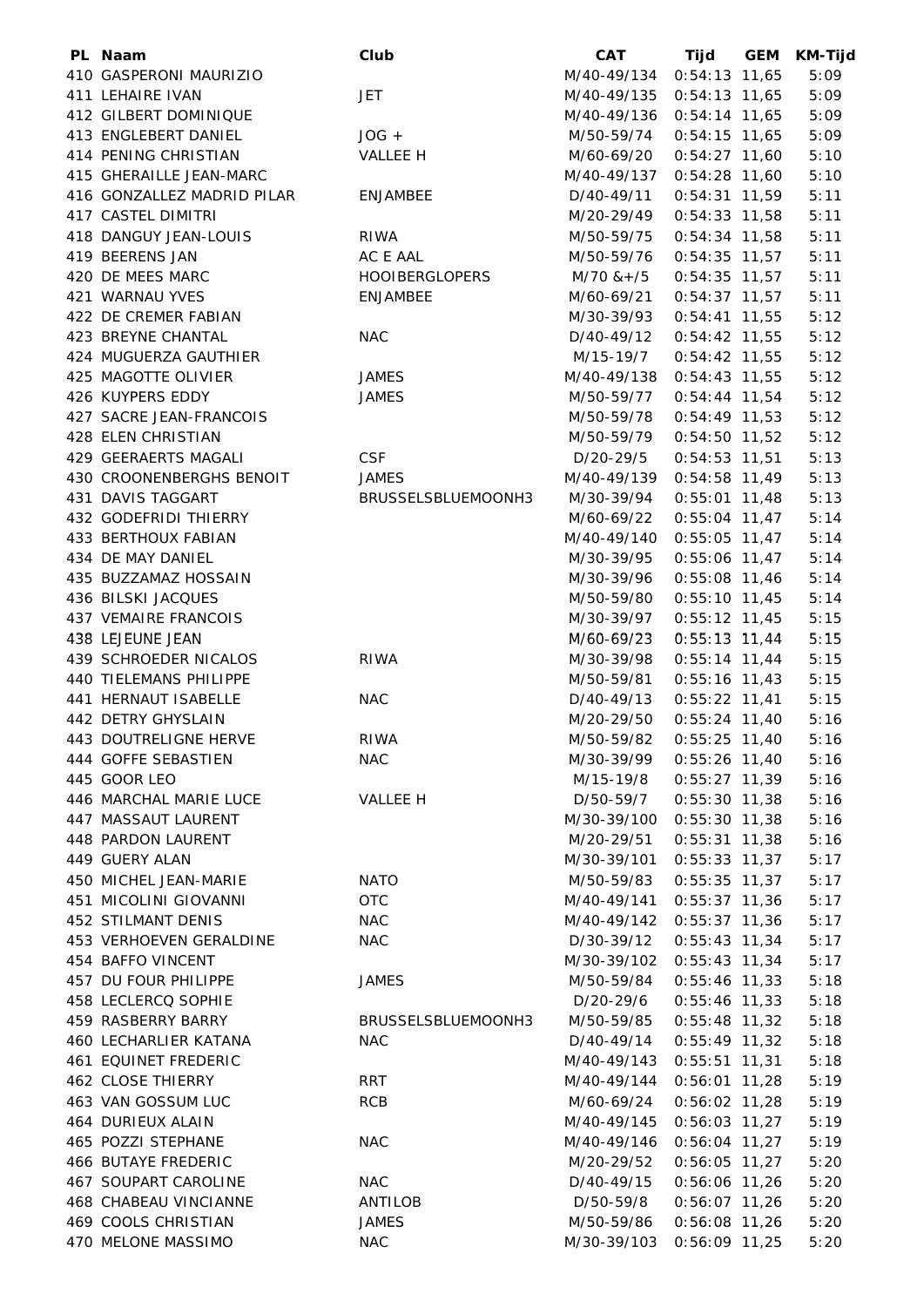| PL Naam                    | Club              | <b>CAT</b>                 | Tijd GEM        | <b>KM-Tijd</b> |
|----------------------------|-------------------|----------------------------|-----------------|----------------|
| 471 VANDERLIN GERARD       |                   | M/40-49/147 0:58:10 10,86  |                 | 5:31           |
| 472 VANDEZANDE VINCENT     |                   | M/40-49/148 0:56:11 11,25  |                 | 5:20           |
| 473 MICHOTTE MARC          | <b>KURISTO</b>    | M/50-59/87  0:56:12  11,24 |                 | 5:20           |
| 474 D HERDE GISELE         | CABW              | D/20-29/7                  | $0:56:13$ 11,24 | 5:20           |
| 475 CUMPS DOMINIQUE        |                   | M/50-59/88                 | $0:56:14$ 11,24 | 5:20           |
| 476 SWIERKOWSKI FREDERIC   | <b>RIWA</b>       | M/40-49/149 0:56:15 11,23  |                 | 5:21           |
| 477 LECHAUDE FREDERIC      | <b>ASUB</b>       | M/40-49/150 0:56:16 11,23  |                 | 5:21           |
| <b>478 IKER FRANCOIS</b>   |                   | M/30-39/104                | $0:56:17$ 11,23 | 5:21           |
| 479 CAUDRON ALEXIS         |                   | M/40-49/151                | $0:56:19$ 11,22 | 5:21           |
| 480 CIESLA PHILIP          |                   | M/20-29/53                 | $0:56:20$ 11,22 | 5:21           |
| 481 DRUART FANNY           | RIWA              | D/20-29/8                  | $0:56:21$ 11,21 | 5:21           |
| 482 WALSCHAERTS FRANCOIS   |                   | M/40-49/152 0:56:22 11,21  |                 | 5:21           |
| <b>483 THIEREN PIERRE</b>  | <b>SPT WAVRE</b>  |                            |                 | 5:21           |
|                            |                   | M/60-69/25                 | $0:56:24$ 11,20 |                |
| 484 DELOFFRE ANTOINE       | TURBO             | M/30-39/105 0:56:25 11,20  |                 | 5:21           |
| 485 GORGHETTO MASSIMO      |                   | M/30-39/106 0:56:27 11,19  |                 | 5:22           |
| 486 CORSI MASSIMO          |                   | M/40-49/153 0:56:28 11,19  |                 | 5:22           |
| 487 RUGONI GINO            | CABW              | M/50-59/89  0:56:30  11,18 |                 | 5:22           |
| 488 GODEAU ARIANE          | <b>JET</b>        | D/40-49/16                 | $0:56:32$ 11,18 | 5:22           |
| 489 DIXON JERRY            |                   | M/50-59/90                 | $0:59:34$ 10,61 | 5:39           |
| 490 VAN THIELEN VANESSA    | <b>RIWA</b>       | D/30-39/13                 | $0:58:37$ 10,78 | 5:34           |
| 491 GOFFE OLIVIER          |                   | M/30-39/107                | $0:59:38$ 10,59 | 5:40           |
| 492 VANDEVELDE CHRISTOPHE  |                   | M/30-39/108                | $0:56:40$ 11,15 | 5:23           |
| 493 NTUMBA LUKENGU OLIVIER |                   | M/20-29/54                 | $0:56:41$ 11,15 | 5:23           |
| 494 DARDENNE SARAH         |                   | D/20-29/9                  | $0:56:43$ 11,14 | 5:23           |
| 495 TILMANT BENOIT         | <b>JAMES</b>      | M/50-59/91                 | $0:56:44$ 11,14 | 5:23           |
| 496 SCOUFLAIRE PASCAL      | LE SOIR           | M/50-59/92                 | $0:56:46$ 11,13 | 5:23           |
| 497 MACKONYTE SIMONA       | ANTILOB           | D/15-19/2                  | $0:56:48$ 11,12 | 5:24           |
| 498 JULEMONT PIERRE        | <b>JAMES</b>      | M/50-59/93                 | $0:56:49$ 11,12 | 5:24           |
| 499 GROSSMANN BRUNO        | <b>NAC</b>        | M/40-49/154 0:56:50 11,12  |                 | 5:24           |
| 500 GENET MAGALI           | JAMES             | D/30-39/14                 | $0:56:52$ 11,11 | 5:24           |
| 501 BLANDIN GAETAN         |                   | M/30-39/109 0:56:53 11,11  |                 | 5:24           |
| 502 GEERAERTS JOS          | <b>CSF</b>        | M/50-59/94                 | $0:56:54$ 11,10 | 5:24           |
| 503 TAVIER PASCAL          | <b>JC THIMEON</b> | M/50-59/95                 | $0:56:57$ 11,09 | 5:25           |
| 504 HEUREUX VERONIQUE      | JAMES             | D/30-39/15  0:56:59  11,09 |                 | 5:25           |
| 505 CIARMOLI JOSEPH        | <b>JAMES</b>      | M/50-59/96 0:57:01 11,08   |                 | 5:25           |
| 506 BODART CLAUDE          | <b>UAC</b>        | M/60-69/26  0:57:14  11,04 |                 | 5:26           |
| 507 LETELLIER MICHEL       |                   | M/40-49/155 0:57:15 11,04  |                 | 5:26           |
| 508 STOURME CLAUDE         |                   | M/50-59/97                 | $0:57:17$ 11,03 | 5:26           |
| 509 VYGEN JIMMY            |                   | M/20-29/55                 | $0:57:19$ 11,02 | 5:27           |
| 510 BISCOS DAVID           |                   | M/30-39/110                | $0:57:22$ 11,01 | 5:27           |
| 511 PALUMBO SALVATORE      | <b>KURISTO</b>    | M/60-69/27                 | $0:57:24$ 11,01 | 5:27           |
| 512 VYGEN JONATHAN         |                   | M/30-39/111                | 0:57:26 11,00   | 5:27           |
| 513 DOME MARC              |                   | M/40-49/156                | $0:57:28$ 10,99 | 5:27           |
| 514 PADOX GUILHEM          |                   | M/30-39/112 0:57:30 10,99  |                 | 5:28           |
| 515 GENGOUX DAMINENNE      |                   | D/20-29/10                 | $0:57:31$ 10,98 | 5:28           |
| 516 COCHEZ ALISSIA         |                   | D/20-29/11                 | $0:57:33$ 10,98 | 5:28           |
| 517 DEN HOUDIJKER WILLEM   | <b>JOG BEER</b>   |                            |                 |                |
|                            | DRT               | M/60-69/28                 | 0:57:35 10,97   | 5:28           |
| 518 PADOVANO QUENTIN       |                   | M/30-39/113 0:57:37 10,97  |                 | 5:28           |
| 519 BERNARD JEAN MARC      |                   | M/40-49/157 0:57:39 10,96  |                 | 5:28           |
| 520 PETIT FREDERIC         |                   | M/30-39/114                | $0:57:41$ 10,95 | 5:29           |
| 521 DELATINNE DOMINIQUE    | <b>STT</b>        | D/40-49/17                 | $0:57:42$ 10,95 | 5:29           |
| 522 XHONNEUX ERIC          |                   | M/40-49/158                | $0:57:46$ 10,94 | 5:29           |
| 523 GATEAU FREDERIC        |                   | M/30-39/115                | 0:57:49 10,93   | 5:29           |
| 524 MATHIEU CHRISTIAN      |                   | M/30-39/116 0:57:58 10,90  |                 | 5:30           |
| 525 GAUTHIER CECILE        | THEODO TEMPO      | D/40-49/18                 | $0:57:59$ 10,90 | 5:30           |
| 526 LEFEBVRE PAULIN        | THEODO TEMPO      | M/30-39/117 0:58:00 10,89  |                 | 5:30           |
| 527 DUPONCHEEL HELENE      |                   | D/40-49/19                 | $0:58:01$ 10,89 | 5:31           |
| 528 RONDEAU PHILIPPE       | THEODO TEMPO      | M/40-49/159 0:58:03 10,88  |                 | 5:31           |
| 529 HERAUT JEAN-MARY       | <b>SPT WAVRE</b>  | M/50-59/98                 | $0:58:06$ 10,87 | 5:31           |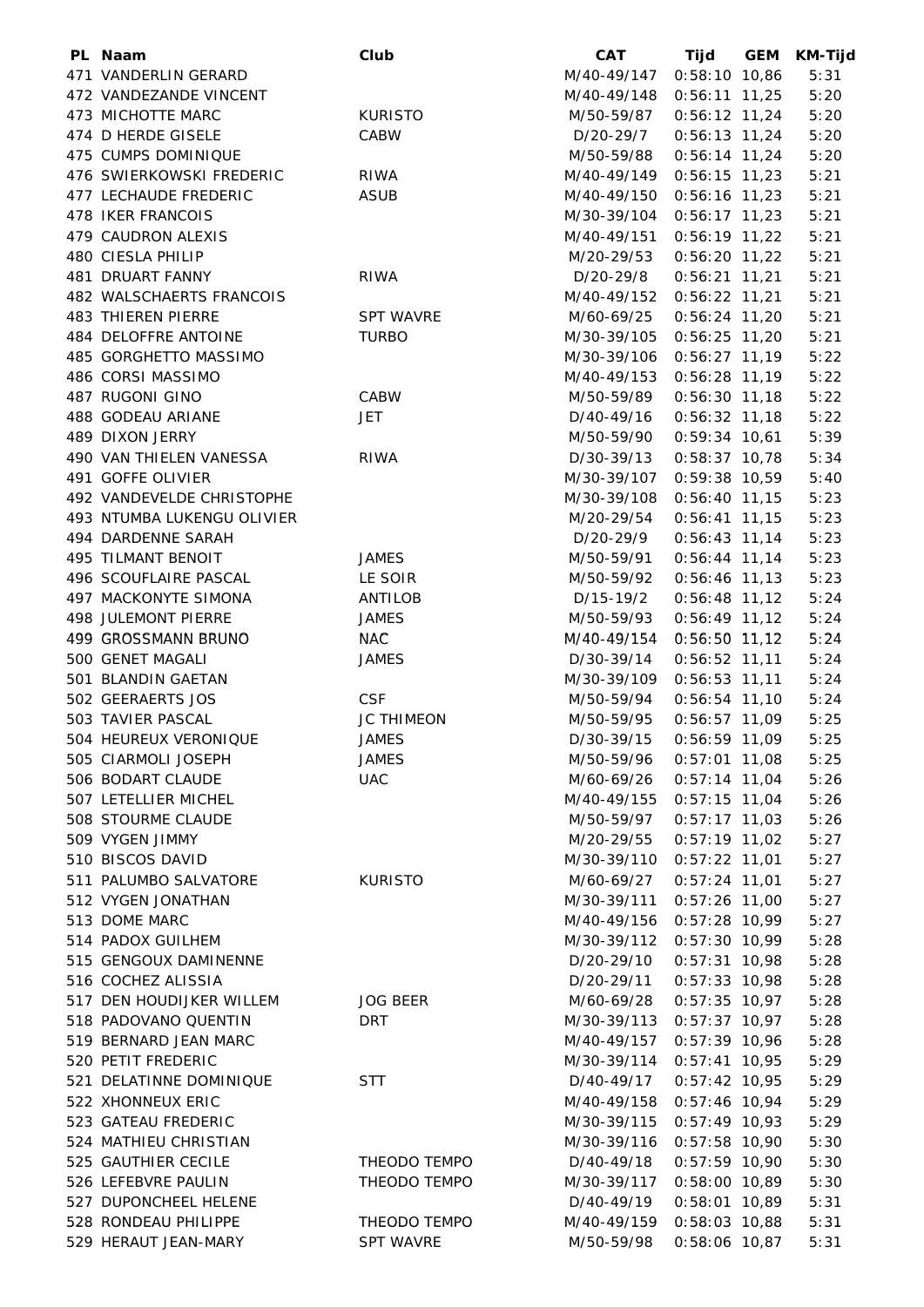| PL Naam                       | Club            | <b>CAT</b>                  | Tijd                               | <b>GEM</b> | <b>KM-Tijd</b> |
|-------------------------------|-----------------|-----------------------------|------------------------------------|------------|----------------|
| 530 DENAUW FREDERIC           | <b>NAC</b>      | M/40-49/160 0:58:08 10,87   |                                    |            | 5:31           |
| 531 WAUTHIER SOPHIE           |                 | D/30-39/16                  | $0:58:10$ 10,86                    |            | 5:31           |
| 532 BORCEUX DAVID             |                 | M/20-29/56                  | $0:58:13$ 10,85                    |            | 5:32           |
| 533 ROYER MICHAEL             |                 | M/20-29/57                  | $0:58:15$ 10,85                    |            | 5:32           |
| 534 DEVREESE JEAN-CLAUDE      | JAMES           | M/60-69/29                  | $0:58:18$ 10,84                    |            | 5:32           |
| 535 KAUFMANN ALAIN            | <b>JOG GANS</b> | M/60-69/30                  | $0:58:23$ 10,82                    |            | 5:33           |
| 536 STAINIER VINCENT          | OMBRAGE         | M/40-49/161                 | $0:58:27$ 10,81                    |            | 5:33           |
| 537 DE SMET ANDY              |                 | M/30-39/118                 | $0:58:28$ 10,81                    |            | 5:33           |
| 538 VAN DE CASTEELE CHRISTIAN | <b>NAC</b>      | M/40-49/162                 | $0:58:30$ 10,80                    |            | 5:33           |
| 539 GEERAERDT PASCAL          | <b>ROSSEL</b>   | M/40-49/163  0:58:31  10,80 |                                    |            | 5:33           |
| 540 BASSY HENRY               |                 | M/50-59/99                  | $0:58:34$ 10,79                    |            | 5:34           |
| 541 OLIVER JULIAN             | <b>BHHH</b>     | M/60-69/31                  | $0:58:39$ 10,77                    |            | 5:34           |
| 542 DE MAERE BERNARD          |                 | M/30-39/119 0:58:41 10,77   |                                    |            | 5:34           |
| 543 GILLES RUDY               |                 | M/40-49/164                 | 0:58:43 10,76                      |            | 5:35           |
| 544 CAUBERGS GUY              | HWJ HOEGARDEN   | M/50-59/100 0:58:45 10,75   |                                    |            | 5:35           |
| 545 DEWATTINNE MANON          | <b>TITAN</b>    | D/20-29/12                  | $0:58:51$ 10,74                    |            | 5:35           |
| 546 COLON YOHAN               | TITAN           | M/20-29/58                  | $0:58:52$ 10,73                    |            | 5:35           |
| 547 BAWIN BRIGITTE            | JAMES           | D/50-59/9                   | $0:58:55$ 10,72                    |            | 5:36           |
| 548 LECOMTE FREDDY            | THEODO TEMPO    | M/60-69/32                  | $0:58:57$ 10,72                    |            | 5:36           |
| 549 JACQUEMIN GUILLAUME       |                 | M/30-39/120                 | $0:58:58$ 10,71                    |            | 5:36           |
| 550 CONSTANT MICHEL           |                 | M/40-49/165                 | $0:58:59$ 10,71                    |            | 5:36           |
| 551 LAHAYE RUDY               | ANTILOB         | M/50-59/101                 | $0:59:00$ 10,71                    |            | 5:36           |
| 552 LEHAIRE DAVID             | <b>JET</b>      | M/30-39/121  0:59:02  10,70 |                                    |            | 5:36           |
| 553 VANDEMERGEL ALAIN         |                 | M/60-69/33                  | $0:59:03$ 10,70                    |            | 5:36           |
| 554 MIESSE DANY               | <b>NAC</b>      | M/50-59/102 0:59:03 10,70   |                                    |            | 5:36           |
| 555 MICHELS BERNARD           |                 | M/40-49/166                 | $0:59:04$ 10,70                    |            | 5:37           |
| 556 DE VYLDER LUC             | AXA TEAM        | M/50-59/103 0:59:06 10,69   |                                    |            | 5:37           |
| 557 LEROI CELINE              | <b>NAC</b>      | D/20-29/13                  | $0:59:08$ 10,68                    |            | 5:37           |
| 558 HALLEUX CAROLINE          |                 | D/30-39/17                  | $0:59:09$ 10,68                    |            | 5:37           |
| 559 GROGNET SONIA             | <b>JAMES</b>    | D/50-59/10                  | $0:59:10$ 10,68                    |            | 5:37           |
| 560 VALENTIN JOHANNA          | <b>TITAN</b>    | D/30-39/18                  | $0:59:11$ 10,68                    |            | 5:37           |
| 561 SEYNAEVE EDOUARD          |                 | M/30-39/122 0:59:12 10,67   |                                    |            | 5:37           |
| 562 HAINE JAN                 |                 | M/30-39/123                 | $0:59:22$ 10,64                    |            | 5:38           |
| 563 COMANDINI LUCIANO         | <b>RRT</b>      | M/50-59/104 0:59:23 10,64   |                                    |            | 5:38           |
| 564 COPPENS PHILIPPE          | <b>NAC</b>      | M/50-59/105 0:59:28 10,62   |                                    |            | 5:39           |
| 565 CROMBOOM DANIEL           | ZEMKA           | M/60-69/34                  | $0:59:32$ 10,61                    |            | 5:39           |
| 566 BIRENBAUT ALAIN           |                 | M/50-59/106 0:59:34 10,61   |                                    |            | 5:39           |
| 567 LEYSSENS VALERIE          |                 | D/40-49/20                  | $0:59:37$ 10,60                    |            | 5:40           |
| 568 MABILLE CARINE            |                 | D/40-49/21                  | $0:59:40$ 10,59                    |            | 5:40           |
| 569 DELCAMBRE DAPHNE          |                 | D/40-49/22                  | $0:59:49$ 10,56                    |            | 5:41           |
| 570 DE MARIO SARTOR LAURA     | <b>CABW</b>     | D/20-29/14                  | $0:59:50$ 10,56                    |            | 5:41           |
| 571 DE PELSEMAEKER JEAN-LOUIS |                 | M/50-59/107 0:59:53 10,55   |                                    |            | 5:41           |
| 572 DEGRAEVE HILDE            | <b>NAC</b>      | D/50-59/11                  | $1:00:00$ 10,53                    |            | 5:42           |
| 573 SANSTERRE ANNE            |                 | D/20-29/15                  | $1:00:01$ 10,53                    |            | 5:42           |
| 574 SPRIMONT FRANCOIS         | <b>SMAC</b>     | M/20-29/59                  | $1:00:04$ 10,52                    |            | 5:42           |
| 575 CORNELIS BRIGITTE         | RIWA            | D/40-49/23                  | 1:00:06 10,51                      |            | 5:42           |
| 576 VAN LAETHEM GUY           | <b>RIWA</b>     | M/40-49/167 1:00:07 10,51   |                                    |            | 5:43           |
| 577 WILLOT YVES               |                 | M/50-59/108                 | 1:00:09 10,50                      |            | 5:43           |
| 578 MATHIEU MICHEL            |                 | M/50-59/109                 | $1:00:10$ $10,50$                  |            | 5:43           |
| 579 GEENS HILDE               |                 |                             | $1:00:13$ 10,49                    |            |                |
| 580 SELLESLAGH CLAIRE         | <b>LDLV</b>     | D/40-49/24                  |                                    |            | 5:43           |
|                               |                 | D/50-59/12                  | $1:00:39$ 10,42<br>$1:00:40$ 10,41 |            | 5:46           |
| 581 VAN EESBEEK CHRISTIAN     | <b>ACLO</b>     | M/50-59/110                 |                                    |            | 5:46           |
| 582 DEGREVE MICHEL            |                 | M/50-59/111                 | $1:00:42$ 10,41                    |            | 5:46           |
| 583 MARION JULIE              | <b>JAMES</b>    | D/30-39/19                  | $1:00:44$ 10,40                    |            | 5:46           |
| 584 VANFLETEREN VIRGINIE      | <b>NAC</b>      | D/20-29/16                  | $1:00:45$ 10,40                    |            | 5:46           |
| 585 DE SCHAETZEN ROLAND       |                 | M/50-59/112 1:00:46 10,40   |                                    |            | 5:46           |
| 586 DALE GLEN                 |                 | M/60-69/35                  | $1:00:48$ 10,39                    |            | 5:46           |
| 587 DANNAU CHARLES            | JET             | M/60-69/36                  | $1:00:50$ $10,39$                  |            | 5:47           |
| 588 PAULUS MARC               | SP_VERMA        | M/50-59/113 1:00:52 10,38   |                                    |            | 5:47           |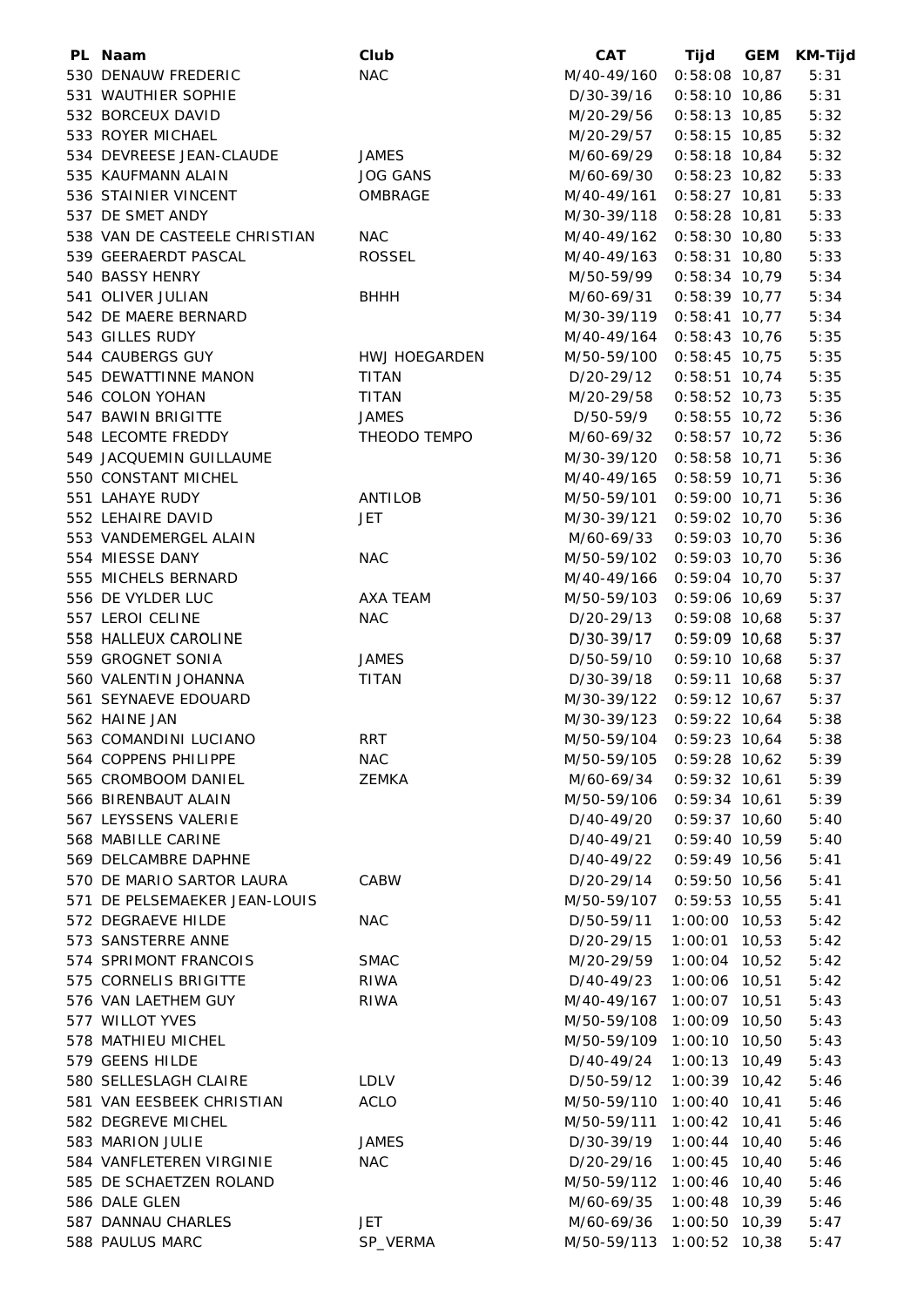| PL Naam                      | Club                  | <b>CAT</b>                | Tijd            | <b>GEM</b> | <b>KM-Tijd</b> |
|------------------------------|-----------------------|---------------------------|-----------------|------------|----------------|
| 589 COLASSE DIDIER           |                       | M/40-49/168 1:00:53 10,38 |                 |            | 5:47           |
| 590 HENNERESSE ISABELLE      | <b>JCCS</b>           | D/40-49/25                | $1:00:55$ 10,37 |            | 5:47           |
| 591 MALVOZ JEAN-REMY         | <b>ESM</b>            | M/60-69/37                | $1:00:57$ 10,37 |            | 5:47           |
| 592 LEMPEREUR BERNADETTE     | <b>KURISTO</b>        | D/50-59/13                | $1:00:58$ 10,36 |            | 5:47           |
| 593 HEMELEERS MICHEL         |                       | D/50-59/14                | $1:01:00$ 10,36 |            | 5:48           |
| 594 DEWIGNE BERNARD          | CS DYL.G              | M/50-59/114               | 1:01:00 10,36   |            | 5:48           |
| 595 VANHOUCHE MICHEL         |                       | M/40-49/169               | $1:01:02$ 10,35 |            | 5:48           |
| 596 PANNEELS JEAN-JACQUES    | AXA TEAM              | M/60-69/38                | $1:01:03$ 10,35 |            | 5:48           |
| 597 LE LIEVRE FREDDY         | <b>KURISTO</b>        | M/50-59/115               | $1:01:05$ 10,34 |            | 5:48           |
| 598 SIBILLE DELPHNE          |                       | D/30-39/20                | $1:01:06$ 10,34 |            | 5:48           |
| 599 BUISSIN MICHEL           | <b>GSKFUNCLUB</b>     | M/40-49/170 1:01:07 10,34 |                 |            | 5:48           |
| 600 SEGGIO PINO              | <b>NAC</b>            | M/60-69/39                | $1:01:10$ 10,33 |            | 5:49           |
| 601 GLENISSON EDDY           | <b>LDLV</b>           | M/60-69/40                | $1:01:14$ 10,32 |            | 5:49           |
| 602 MACKINTOSH PHILIPPE      |                       | M/30-39/124 1:01:17 10,31 |                 |            | 5:49           |
| 603 DE FRE HANS              |                       | M/40-49/171               | $1:01:18$ 10,31 |            | 5:49           |
| <b>604 SHORROCK REBECCA</b>  | BRUSSELSBLUEMOONH3    | D/20-29/17                | $1:01:20$ 10,30 |            | 5:49           |
| 605 MUGUERZA ARNAUD          |                       | M/15-19/9                 | $1:01:21$ 10,30 |            | 5:50           |
| 606 LECLERCQ DANIEL          | PARA CL               | M/50-59/116 1:01:24 10,29 |                 |            | 5:50           |
| 607 RYAN KATE                |                       | D/40-49/26                | $1:01:29$ 10,28 |            | 5:50           |
| <b>608 THIERY FRANCOISE</b>  |                       | D/50-59/15                | $1:01:30$ 10,27 |            | 5:50           |
| 609 SYMONS PETRO             | <b>NAC</b>            | M/50-59/117               | $1:01:32$ 10,27 |            | 5:51           |
| 610 VANDENDAELE SANDRINE     |                       | D/40-49/27                | $1:01:38$ 10,25 |            | 5:51           |
| 611 DELONGUEVILLE BERNARD    | <b>CABW</b>           | M/50-59/118 1:01:45 10,23 |                 |            | 5:52           |
| 612 RUBINO MICHEL            |                       | M/50-59/119 1:01:44 10,23 |                 |            | 5:52           |
| 613 BERTRAND NICOLAS         | RRT                   | M/20-29/60                | $1:01:46$ 10,23 |            | 5:52           |
| 614 SAUCIN LUC               | <b>RRT</b>            | M/50-59/120 1:01:47 10,23 |                 |            | 5:52           |
| 615 D AQUINO GRAZIELLA       | <b>RRT</b>            | D/50-59/16                | $1:01:48$ 10,22 |            | 5:52           |
| 616 DACHEVILLE CHRISTIAN     | <b>RRT</b>            | M/50-59/121               | $1:01:49$ 10,22 |            | 5:52           |
| 617 HANOTIAUX ERIC           |                       | M/40-49/172 1:01:50 10,22 |                 |            | 5:52           |
| 618 ALLARD MICHEL            | <b>SPT WAVRE</b>      | M/60-69/41                | $1:01:51$ 10,22 |            | 5:52           |
| 619 FEUILLAT GENE            |                       | $D/60$ & +/2              | $1:01:52$ 10,21 |            | 5:53           |
| <b>620 EJLOIRE SIMON</b>     |                       | M/15-19/10                | $1:01:53$ 10,21 |            | 5:53           |
| 621 GLOIRE MICHEL            | <b>NAC</b>            | M/40-49/173 1:01:54 10,21 |                 |            | 5:53           |
| 622 PIRART BORIS             |                       | M/50-59/122 1:01:56 10,20 |                 |            | 5:53           |
| 623 DE MOOR SOPHIE           |                       | D/20-29/18 1:01:57 10,20  |                 |            | 5:53           |
| 624 VANWYNSBERGHE ALINE      | <b>JAMES</b>          | D/20-29/19                | 1:01:58 10,20   |            | 5:53           |
| 625 VERPLAETSE JOHANNA       |                       | D/40-49/28 1:01:59 10,19  |                 |            | 5:53           |
| 626 LIGNY CAROLINE           |                       | D/50-59/17                | $1:02:00$ 10,19 |            | 5:53           |
| 627 VIRLEE RUDY              |                       | M/40-49/174 1:02:01 10,19 |                 |            | 5:53           |
| 628 DEROECK MONIQUE          | <b>USBW ROAD TEAM</b> | D/50-59/18                | $1:02:02$ 10,18 |            | 5:53           |
| 629 RAMAECKERS ROBERT        |                       | M/50-59/123 1:02:03 10,18 |                 |            | 5:54           |
| <b>630 TULPINCK GISELE</b>   | JAMES                 | D/50-59/19                | $1:02:04$ 10,18 |            | 5:54           |
| 631 WAUQUIER MARC            |                       | M/50-59/124 1:02:05 10,18 |                 |            | 5:54           |
| 632 VAN NIEUWENHOVEN MARTINE | ANTILOB               | D/50-59/20                | $1:02:10$ 10,16 |            | 5:54           |
| 633 BARBE REMY               |                       | M/20-29/61                | $1:02:13$ 10,15 |            | 5:55           |
| <b>634 TOURNAY FRANCOIS</b>  |                       | M/40-49/175 1:02:15 10,15 |                 |            | 5:55           |
| 635 VANACKERE CHRISTINE      | ANTILOB               | D/40-49/29                | $1:02:23$ 10,13 |            | 5:55           |
| 636 DE BERDT PATRICIA        | <b>SPT WAVRE</b>      | D/50-59/21 1:02:24 10,13  |                 |            | 5:56           |
| 637 BARBE YVAN               | VALLEE H              | M/60-69/42 1:02:25 10,12  |                 |            | 5:56           |
| 638 DEFECHE ERIC             | <b>NAC</b>            | M/40-49/176 1:02:30 10,11 |                 |            | 5:56           |
| 640 MAMONE SANTO             | <b>OTC</b>            | M/40-49/177 1:02:42 10,08 |                 |            | 5:57           |
| 641 DE BACK ROGIER           |                       | M/40-49/178 1:02:53 10,05 |                 |            | 5:58           |
| 642 DANCE BENOIT             |                       | M/40-49/179 1:02:54 10,04 |                 |            | 5:58           |
| 643 VANDEWALLE CHRISTOPHE    |                       | M/30-39/125 1:02:59 10,03 |                 |            | 5:59           |
| 644 GOWIE CHRISTIAN          |                       | M/50-59/125 1:03:02 10,02 |                 |            | 5:59           |
| <b>645 STOCKMANS THIBAUT</b> |                       | M/30-39/126 1:03:03 10,02 |                 |            | 5:59           |
| 646 REIS DE OLIVEIRA DONATO  |                       | D/30-39/21                | $1:03:04$ 10,02 |            | 5:59           |
| 647 PERDERSEN PIERRE-LEIF    |                       | M/30-39/127 1:03:07 10,01 |                 |            | 6:00           |
| 648 DEPREZ ALAIN             |                       | M/40-49/180 1:03:15 9,99  |                 |            | 6:00           |
|                              |                       |                           |                 |            |                |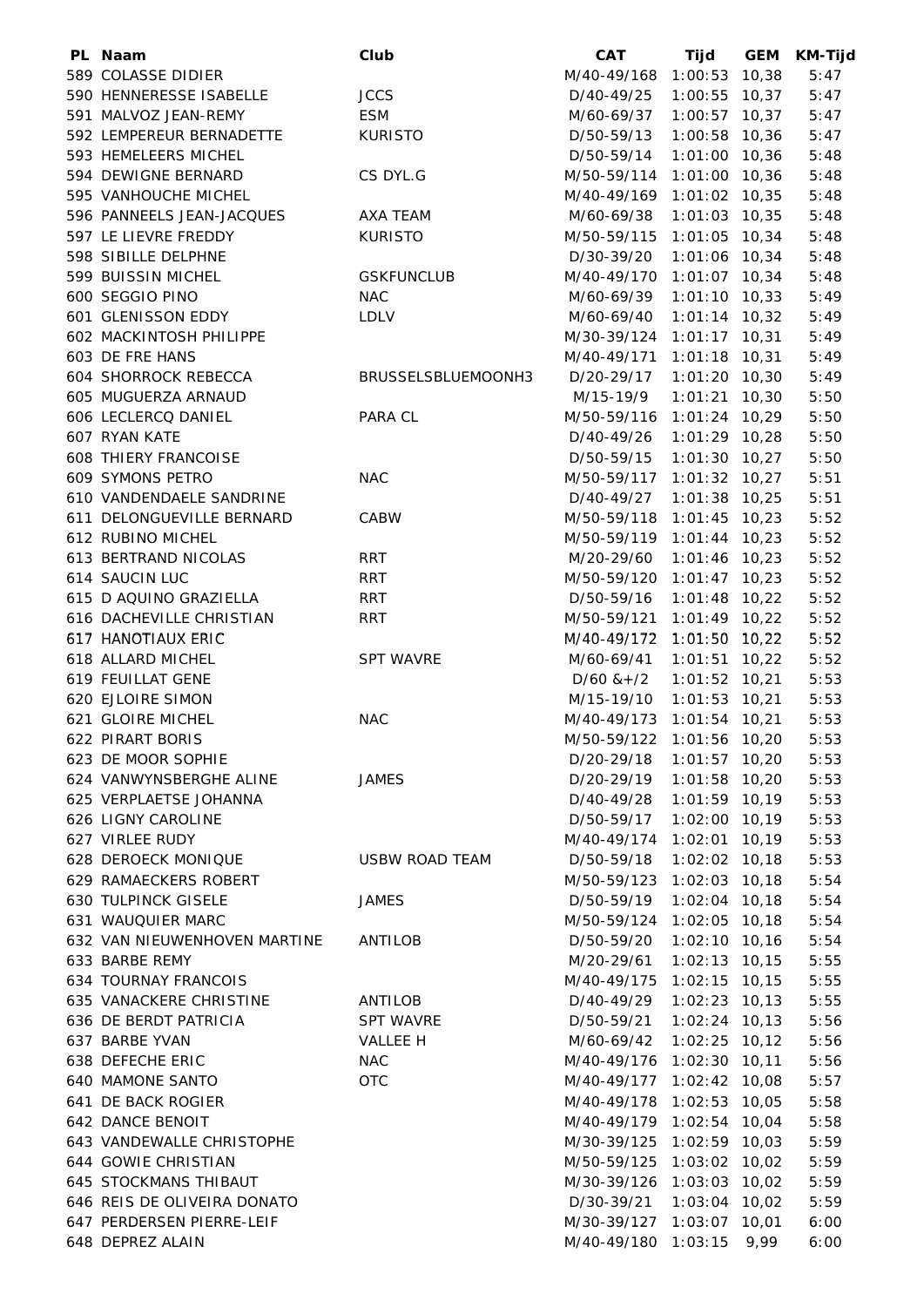| PL Naam                                         | Club                      | <b>CAT</b>               | Tijd           | <b>GEM</b> | <b>KM-Tijd</b> |
|-------------------------------------------------|---------------------------|--------------------------|----------------|------------|----------------|
| 649 VANDEPUTTE PHILIPPE                         |                           | M/40-49/181              | 1:03:16        | 9,99       | 6:00           |
| 650 DE BELDER MARC                              | <b>HULS</b>               | M/40-49/182 1:03:16      |                | 9,99       | 6:00           |
| 651 CLAES JOZEPH                                | AVZK                      | M/70 &+/6                | 1:03:22        | 9,97       | 6:01           |
| 652 DE GAER THIERRY                             |                           | M/50-59/126 1:03:25      |                | 9,96       | 6:01           |
| 653 DELAFERE BENEDICTE                          |                           | D/40-49/30               | 1:03:29        | 9,95       | 6:02           |
| 654 CAUSSEMAN VALERIE                           | THEODO TEMPO              | D/30-39/22               | 1:03:33        | 9,94       | 6:02           |
| 655 DRUINE PAULINE                              | <b>JAMES</b>              | D/20-29/20               | 1:03:35        | 9,94       | 6:02           |
| 656 GOOR PHILIPPE                               |                           | M/40-49/183              | 1:03:36        | 9,93       | 6:02           |
| <b>657 STOURME VALERIE</b>                      | <b>JECOURSPOURMAFORME</b> | D/20-29/21               | 1:03:37        | 9,93       | 6:02           |
| <b>658 WARNOTTE THOMAS</b>                      |                           | M/30-39/128              | 1:03:45        | 9,91       | 6:03           |
| 659 BRASSEUR FLORENCE                           |                           | D/40-49/31               | 1:03:50        | 9,90       | 6:04           |
| 660 WERRES MARC                                 |                           | M/40-49/184              | 1:03:59        | 9,87       | 6:05           |
| 661 MILLAR SUSAN                                | BRUSSELSBLUEMOONH3        | D/40-49/32               | 1:04:00        | 9,87       | 6:05           |
| 662 DELMARLE BENEDICTE                          | ANTILOB                   | D/40-49/33               | 1:04:01        | 9,87       | 6:05           |
| 663 DERHE CHRISTINE                             | <b>SPT WAVRE</b>          | D/50-59/22               | 1:04:03        | 9,86       | 6:05           |
| 664 BODEUX CLAIRE                               |                           |                          |                | 9,86       | 6:05           |
| 665 NOEL SYLVIANE                               | ANTILOB<br><b>RIWA</b>    | D/40-49/34               | 1:04:04        |            |                |
|                                                 |                           | D/50-59/23               | 1:04:16        | 9,83       | 6:06           |
| 666 PONCIAU LUDIVINE                            |                           | D/30-39/23               | 1:04:23        | 9,81       | 6:07           |
| 667 WAUCAMPT REGGIE                             | ANTILOB                   | M/60-69/43               | 1:04:26        | 9,81       | 6:07           |
| 668 EVRARD JOSIANNE                             | <b>RIWA</b>               | D/50-59/24               | 1:04:29        | 9,80       | 6:07           |
| 669 LEKEUX JEAN-MARIE                           |                           | M/50-59/127              | 1:04:31        | 9,79       | 6:08           |
| 670 DOS REIS LIDIA                              |                           | D/50-59/25               | 1:04:33        | 9,79       | 6:08           |
| 671 DEVILLERS SOPHIE                            | <b>JAMES</b>              | D/30-39/24               | 1:04:34        | 9,79       | 6:08           |
| 672 BRIES JOSEPH                                | <b>SPT WAVRE</b>          | $M/70$ & + $/7$          | 1:04:38        | 9,78       | 6:08           |
| 673 HUBERTY ANNE                                |                           | D/30-39/25               | 1:04:45        | 9,76       | 6:09           |
| 674 KEYMOLEN ROGER                              | SP_VERMA                  | M/50-59/128              | 1:04:46        | 9,76       | 6:09           |
| 675 HENS JULIE                                  |                           | D/40-49/35               | 1:04:50        | 9,74       | 6:09           |
| 676 CARRERAS MONTSERRAT                         | VALLEE H                  | D/40-49/36               | 1:04:53        | 9,74       | 6:10           |
| 677 DESVALS MARION                              |                           | D/30-39/26               | 1:04:53        | 9,74       | 6:10           |
| 678 DEHOUST MARIANNE                            | THEODO TEMPO              | D/50-59/26               | 1:05:01        | 9,72       | 6:10           |
| 679 IUALIANETTI RENATO                          | THEODO TEMPO              | M/60-69/44               | 1:05:02        | 9,72       | 6:11           |
| 680 PETIT NICOLAS                               |                           | M/30-39/129              | 1:05:04        | 9,71       | 6:11           |
| <b>681 GUSBIN CATHY</b>                         | <b>SWIFT</b>              | D/50-59/27               | 1:05:13        | 9,69       | 6:12           |
| <b>682 DENIS VINCENT</b>                        | SWIFT                     | M/50-59/129 1:05:14 9,69 |                |            | 6:12           |
| 683 INGEBOS CHRISTOPHE                          |                           | M/30-39/130 1:05:15 9,68 |                |            | 6:12           |
| 684 GENOT YVES                                  | ENJAMBEE                  | M/50-59/130 1:05:16 9,68 |                |            | 6:12           |
| 685 BILEM NATHALIE                              | ANTILOB                   | D/40-49/37               | $1:05:20$ 9,67 |            | 6:12           |
| 686 LEEMANS DIDIER                              | ANTILOB                   | M/40-49/185 1:05:22      |                | 9,67       | 6:12           |
| 687 DUBOIS BERTRAND                             |                           | M/30-39/131              | 1:05:26        | 9,66       | 6:13           |
| 688 VAN HOOFF JEAN                              | <b>JOG BEER</b>           | $M/70$ & +/8             | 1:05:38        | 9,63       | 6:14           |
| 689 VANHUFFELEN JOSSELINE                       | AXA TEAM                  | D/50-59/28               | 1:05:42        | 9,62       | 6:14           |
| 690 VANLOO MARC                                 | RONVAU                    | M/50-59/131              | 1:05:44        | 9,61       | 6:15           |
| 691 BASSOULET JEAN CLAUDE                       | <b>JC THIMEON</b>         | M/60-69/45               | 1:05:46        | 9,61       | 6:15           |
| 692 MARIEN ERIC                                 | JAMES                     | M/50-59/132 1:05:46      |                | 9,61       | 6:15           |
| 693 JOISSAINS BRIGITTE                          |                           | D/50-59/29               | $1:05:48$ 9,60 |            | 6:15           |
| 694 PAINBLANC DIDIER                            | <b>JC THIMEON</b>         | M/50-59/133 1:05:51      |                | 9,59       | 6:15           |
| 695 LOUVRIER FERNAND                            |                           | M/60-69/46               | 1:06:06        | 9,56       | 6:17           |
| 696 MUGUERZA LAURENT                            |                           | M/40-49/186 1:06:08 9,55 |                |            | 6:17           |
| 697 THIRIAUX JOSE                               | <b>UAC</b>                | M/70 &+/9                | $1:06:10$ 9,55 |            | 6:17           |
| 698 COLLART DAMIEN                              |                           | M/40-49/187              | $1:06:12$ 9,54 |            | 6:17           |
| 699 BOUTEFEU MARC                               |                           | M/40-49/188              | 1:06:23        | 9,52       | 6:18           |
|                                                 |                           |                          |                |            |                |
| 700 HOLLENDER JULIEN<br>701 D AGOSTINO VICTOIRE | <b>NAC</b>                | M/30-39/132              | 1:06:27        | 9,51       | 6:19           |
|                                                 |                           | D/50-59/30               | 1:06:40        | 9,48       | 6:20           |
| 702 CROKAERT AGNES                              | LEEUWERI                  | D/50-59/31               | 1:06:42        | 9,47       | 6:20           |
| 703 HERCOT MARIE ASTRID                         |                           | D/50-59/32               | 1:06:44        | 9,47       | 6:20           |
| 704 ANTOINE ALAIN                               | <b>RC NAMUR</b>           | M/50-59/134              | $1:06:45$ 9,47 |            | 6:20           |
| 705 ESSAWTI MOHAMED                             | <b>RRT</b>                | M/60-69/47               | $1:06:47$ 9,46 |            | 6:21           |
| 706 PIERART MYRIAM                              | THEODO TEMPO              | D/30-39/27               | 1:06:48        | 9,46       | 6:21           |
| 707 DASSONVILLE MICHELE                         | THEODO TEMPO              | D/50-59/33               | $1:06:49$ 9,46 |            | 6:21           |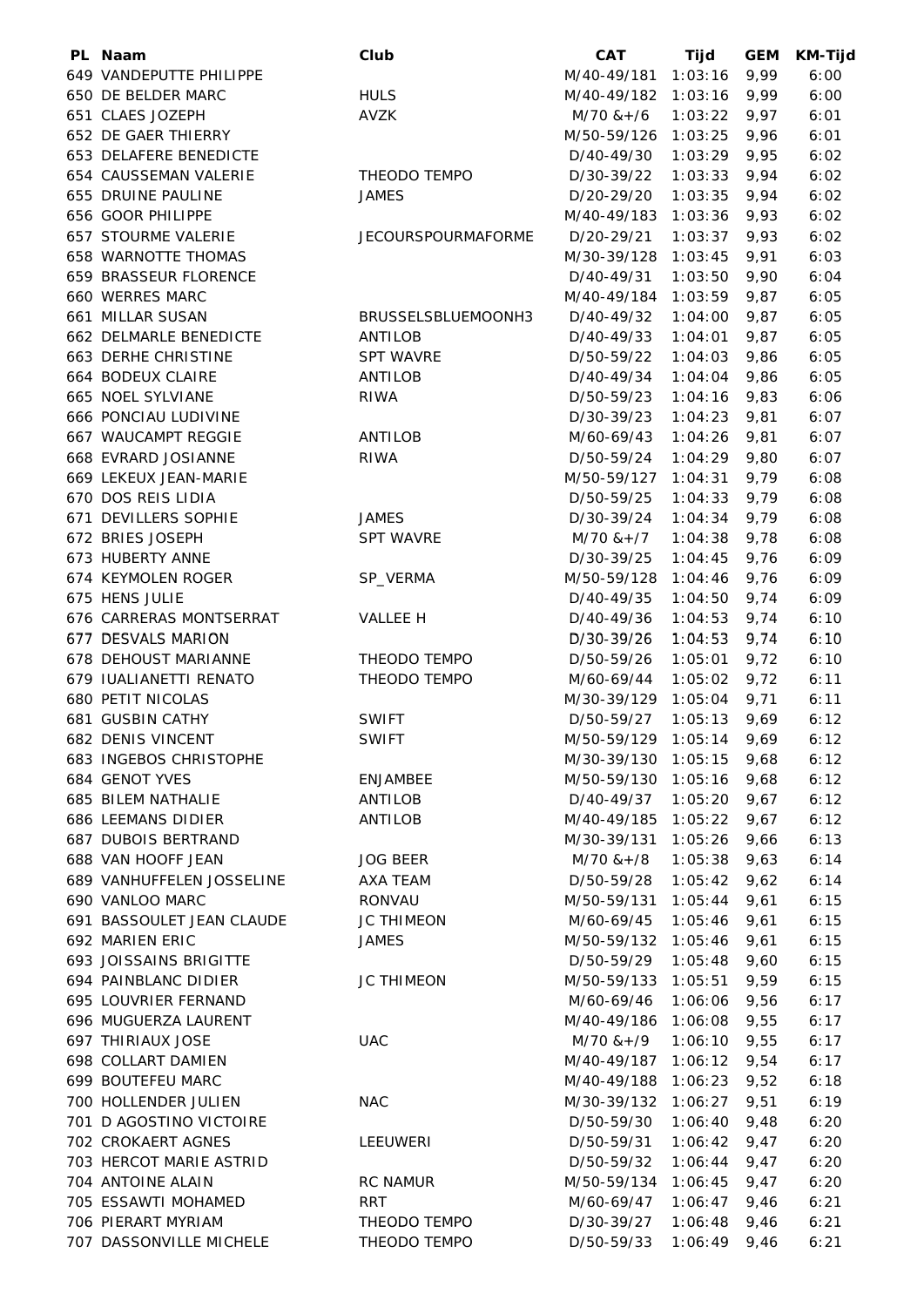| PL Naam                    | Club                      | <b>CAT</b>               | Tijd            | <b>GEM</b> | <b>KM-Tijd</b> |
|----------------------------|---------------------------|--------------------------|-----------------|------------|----------------|
| 708 VLAMINCK THIERRY       | <b>USBW ROAD TEAM</b>     | M/40-49/189              | 1:06:52         | 9,45       | 6:21           |
| 709 DEKEYSER CARINE        | <b>NAC</b>                | D/40-49/38               | 1:06:54         | 9,44       | 6:21           |
| 710 WAUTIE SYLVIE          | <b>NAC</b>                | D/40-49/39               | 1:07:00         | 9,43       | 6:22           |
| 711 MARTIN PATRICIA        | JET                       | D/40-49/40               | $1:07:02$ 9,43  |            | 6:22           |
| 712 LAGAERT RITA           | JET                       | D/50-59/34               | $1:07:04$ 9,42  |            | 6:22           |
| 713 LANGENDRIES DOMINIQUE  | <b>JET</b>                | D/40-49/41               | 1:07:05         | 9,42       | 6:22           |
| 714 LE LIEVRE MAGALI       |                           | D/20-29/22               | 1:07:05         | 9,42       | 6:22           |
| 715 ANDRE YVES             |                           | M/40-49/190              | 1:07:08         | 9,41       | 6:23           |
| 716 DEBILDE ANNE FRANCOISE | RONVAU                    | D/50-59/35               | 1:07:27         | 9,37       | 6:24           |
| 717 LEHEMBRE REMY          |                           | M/30-39/133              | 1:07:31         | 9,36       | 6:25           |
| 718 STEENPUT LUC           | <b>ASBTD</b>              | M/50-59/135 1:07:32      |                 | 9,36       | 6:25           |
| 719 LOTIN MARCEL           |                           | M/60-69/48               | $1:07:54$ 9,30  |            |                |
|                            | <b>TEND DET</b>           |                          |                 |            | 6:27           |
| 720 BRASSEUR OLIVIER       |                           | M/40-49/191              | 1:07:56         | 9,30       | 6:27           |
| 721 MEEREMANS YVAN         | MARKVALL                  | M/50-59/136 1:07:58      |                 | 9,30       | 6:27           |
| 722 LABIAU MURIEL          |                           | D/50-59/36               | 1:08:04         | 9,28       | 6:28           |
| 723 COOPER ROGER           | <b>NAC</b>                | M/60-69/49               | 1:08:05         | 9,28       | 6:28           |
| 724 DELHAGE JEAN           | <b>SPT WAVRE</b>          | M/60-69/50               | 1:08:08         | 9,27       | 6:28           |
| 725 MUGUERZA ALEXANDRA     |                           | D/40-49/42               | 1:08:11         | 9,27       | 6:29           |
| 726 LOUIS PHILIPPE         |                           | M/40-49/192              | 1:08:47         | 9,19       | 6:32           |
| 727 RASQUIN RAPHAEL        |                           | M/30-39/134              | 1:08:48         | 9,18       | 6:32           |
| 728 BOUDART VIRGINIE       |                           | D/30-39/28               | 1:08:50         | 9,18       | 6:32           |
| 729 DEHAYE ANNE            |                           | D/40-49/43               | 1:09:02         | 9,15       | 6:33           |
| 730 MANDELAIRE SERGE       |                           | M/50-59/137              | 1:09:03         | 9,15       | 6:33           |
| 731 HUART PIERRE           |                           | M/50-59/138 1:09:07      |                 | 9,14       | 6:34           |
| 732 PARSER JULIE           | <b>SPT WAVRE</b>          | D/30-39/29               | 1:09:13         | 9,13       | 6:34           |
| 733 PUTKOWSKI JEAN         |                           | M/60-69/51               | 1:09:42         | 9,06       | 6:37           |
| 734 GAIGNAGE ISABELLE      |                           | D/40-49/44               | 1:09:44         | 9,06       | 6:37           |
| 735 PETRY CATHERINE        |                           | D/30-39/30               | 1:09:45         | 9,06       | 6:37           |
| 737 AISSATOIS ISSA         | JET                       | D/40-49/45               | 1:09:51         | 9,05       | 6:38           |
| 738 MACKINTOSH EDOUARD     |                           | M/60-69/52               | $1:02:52$ 10,05 |            | 5:58           |
| 739 COPPIETERS WIM         | <b>KKH</b>                | M/70 &+/10               | 1:09:53         | 9,04       | 6:38           |
| 740 LECOMTE GEOFFREY       |                           | M/30-39/135 1:09:57      |                 | 9,03       | 6:39           |
| 741 BRICHET ALBERT         | <b>JCCS</b>               | $M/70$ & +/11            | 1:10:04         | 9,02       | 6:39           |
| 742 JORDENS RENE           |                           | M/50-59/139 1:10:05 9,01 |                 |            | 6:39           |
| 743 DOSIMONT THIERRY       | RONVAU                    | M/50-59/140 1:10:13 9,00 |                 |            | 6:40           |
| 744 DUCHENE JEAN PIERRE    | RONVAU                    | M/50-59/141 1:10:17 8,99 |                 |            | 6:40           |
| 745 LALLEMAND BERNADETTE   | ANTILOB                   | D/40-49/46               | $1:10:39$ 8,94  |            | 6:43           |
| 746 POLLE CAROLL           | LDLV                      | D/50-59/37               | $1:10:40$ 8,94  |            | 6:43           |
| 747 DEVENYN ANNE-MIEKE     | <b>JECOURSPOURMAFORME</b> | D/40-49/47               | $1:10:47$ 8,93  |            | 6:43           |
| 748 GODEAU MARC            |                           |                          |                 |            |                |
|                            |                           | M/40-49/193              | 1:10:48         | 8,92       | 6:43           |
| 749 PEREIRA OLINDA         |                           | D/40-49/48               | $1:10:54$ 8,91  |            | 6:44           |
| 750 PICHEL DANIEL          |                           | M/40-49/194              | $1:10:56$ 8,91  |            | 6:44           |
| 751 SERVAIS ISABELLE       | <b>ACLO</b>               | D/40-49/49               | $1:10:57$ 8,90  |            | 6:44           |
| 752 HORVATH NADINE         |                           | D/40-49/50               | $1:11:02$ 8,89  |            | 6:45           |
| 753 LEQUEUX MICHEL         | <b>KKH</b>                | M/70 &+/12               | $1:11:03$ 8,89  |            | 6:45           |
| 754 DE HARENNE DIDIER      |                           | M/40-49/195              | $1:11:07$ 8,88  |            | 6:45           |
| 755 PATTE BRUNO            | CAROTTES                  | M/50-59/142 1:11:10 8,88 |                 |            | 6:46           |
| 756 MAUS MADELEINE         | NAC                       | D/50-59/38               | $1:11:46$ 8,80  |            | 6:49           |
| 757 LAMBOTTE BEATRICE      | <b>KURISTO</b>            | $D/60$ & + $/3$          | $1:11:50$ 8,80  |            | 6:49           |
| 758 VAN ROYE MARTIN        |                           | M/20-29/62               | $1:11:51$ 8,79  |            | 6:49           |
| 759 VANDERLIN CHARLÈNE     |                           | D/15-19/3                | 1:11:59         | 8,78       | 6:50           |
| 760 WILPART GILBERT        | <b>SPT WAVRE</b>          | M/60-69/53               | 1:12:47         | 8,68       | 6:55           |
| 761 DASSELEER GILES        |                           | M/20-29/63               | 1:12:51         | 8,67       | 6:55           |
| 762 GHYSSENS NATHALIE      | LOS PUMAS                 | D/20-29/23               | 1:12:55         | 8,66       | 6:55           |
| 763 VICAIRE ALICE          | <b>NAC</b>                | D/20-29/24               | $1:12:56$ 8,66  |            | 6:56           |
| 764 PIRSON PATRICE         | <b>JOG GANS</b>           | M/50-59/143 1:13:04 8,65 |                 |            | 6:56           |
| 765 TURATSINZE JEAN VALERY | <b>DRT</b>                | M/30-39/136 1:13:16 8,62 |                 |            | 6:57           |
| 766 COPPE STEPHANE         | USBW ROAD TEAM            | M/50-59/144 1:13:27      |                 | 8,60       | 6:59           |
| 767 LAMBOTTE JEAN MARIE    | <b>KURISTO</b>            | M/60-69/54               | $1:13:29$ 8,60  |            | 6:59           |